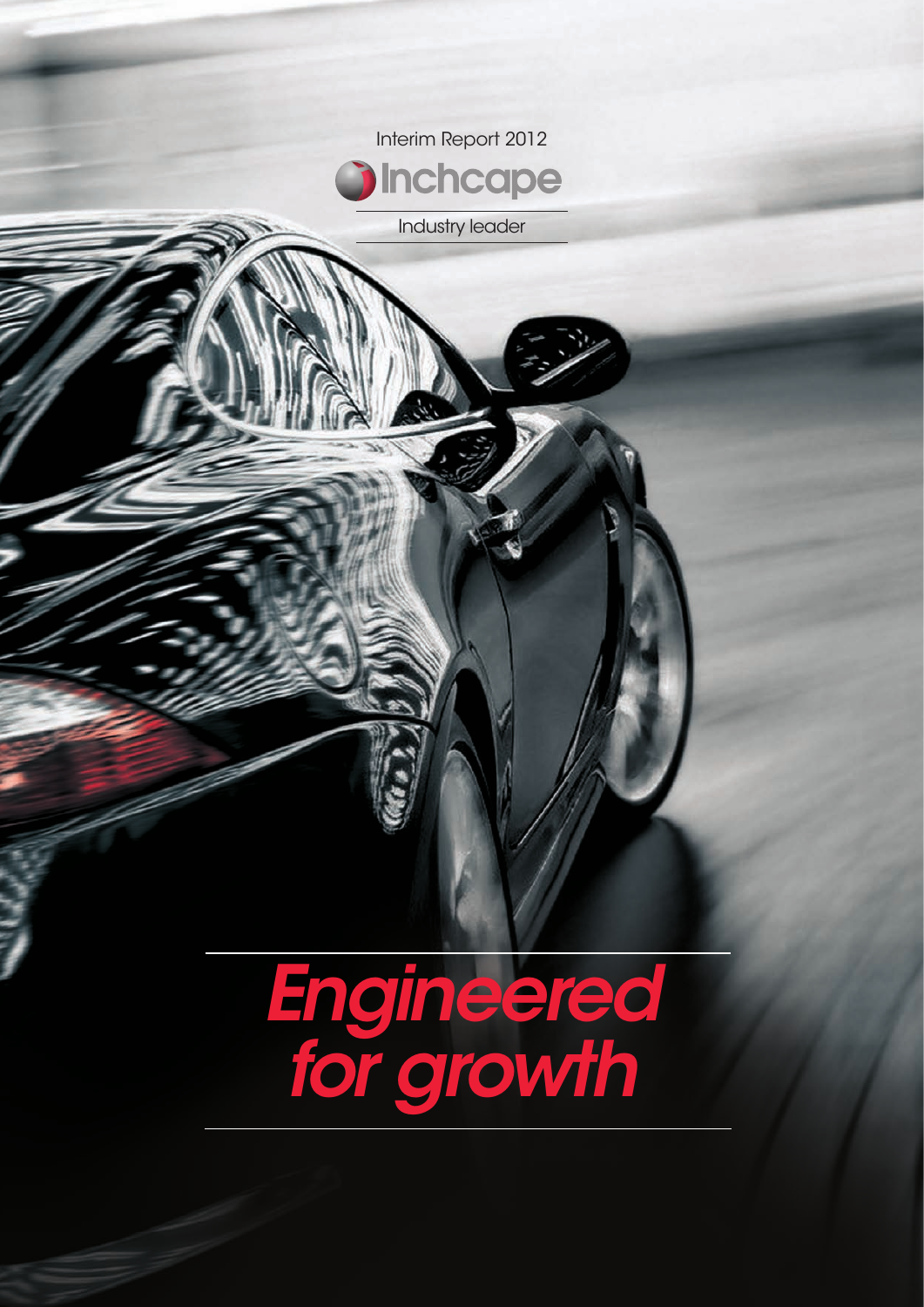# **Highlights**

31 July 2012

## Robust revenue and profit growth

Inchcape plc, a leading international automotive distributor and retailer, announces its half year results for the six months ended 30 June 2012.

## Operational and strategic highlights:

- Robust revenue and profit growth driven by broad geographic spread and unique portfolio of leading automotive brands in the premium and luxury segments
- Over two-thirds of trading profit generated from Asia Pacific and the Emerging Markets
- Strong operational discipline on cost and cash
- Strategic investments in Asia Pacific and Emerging Markets on track

## Financial highlights:

- Reported sales £3.1bn (2011 H1: £2.9bn), up 6.1% in actual currency and up 7.0% in constant currency
- Underlying operating profit £138.4m, up 10.1%\* in actual currency and 10.0% in constant currency
- Underlying operating margin 4.5% (2011 H1: 4.3%\*)
- Reported PBT £134.2m (2011 H1: £126.8m), up 5.8% in actual currency
- Reported EPS 20.9p (2011 H1: 19.6p), up 6.6%
- Net cash position: £227.7m (2011 H1: £188.6m)
- Interim dividend of 4.0p (2011 H1: 3.6p)

\* In 2011 H1, central costs included a £6.1m one off benefit from the settlement of certain liabilities in one of the Group's pension schemes.

## André Lacroix, Group CEO of Inchcape plc, commented:

"We have delivered a robust performance in the first half of the year, growing revenue by 6.1% and underlying operating profit by 10.1%. This is a testament to the strength of Inchcape's unique business model and the effectiveness of our differentiated Customer 1st strategy. We have made further progress on our Top Five Priorities of growing market share, growing aftersales, improving margin, controlling working capital and selective capital expenditure investment.

"The Group started 2012 well with a performance ahead of expectations in the first quarter; in the second quarter we have benefited from strong growth in the premium and luxury segments in the UK and across Asia Pacific and the Emerging Markets. This, combined with our operational discipline, has enabled us to deliver growth in profit before tax of 5.8% and earnings per share growth of 6.6%.

"The Group operates in the right economies, with the right brands and trades in the right categories given our scale presence in Asia Pacific and the Emerging Markets, our focus on premium and luxury brands and our diversified profit streams.

"We believe Inchcape is engineered for growth and we expect the Group to deliver a robust performance in 2012."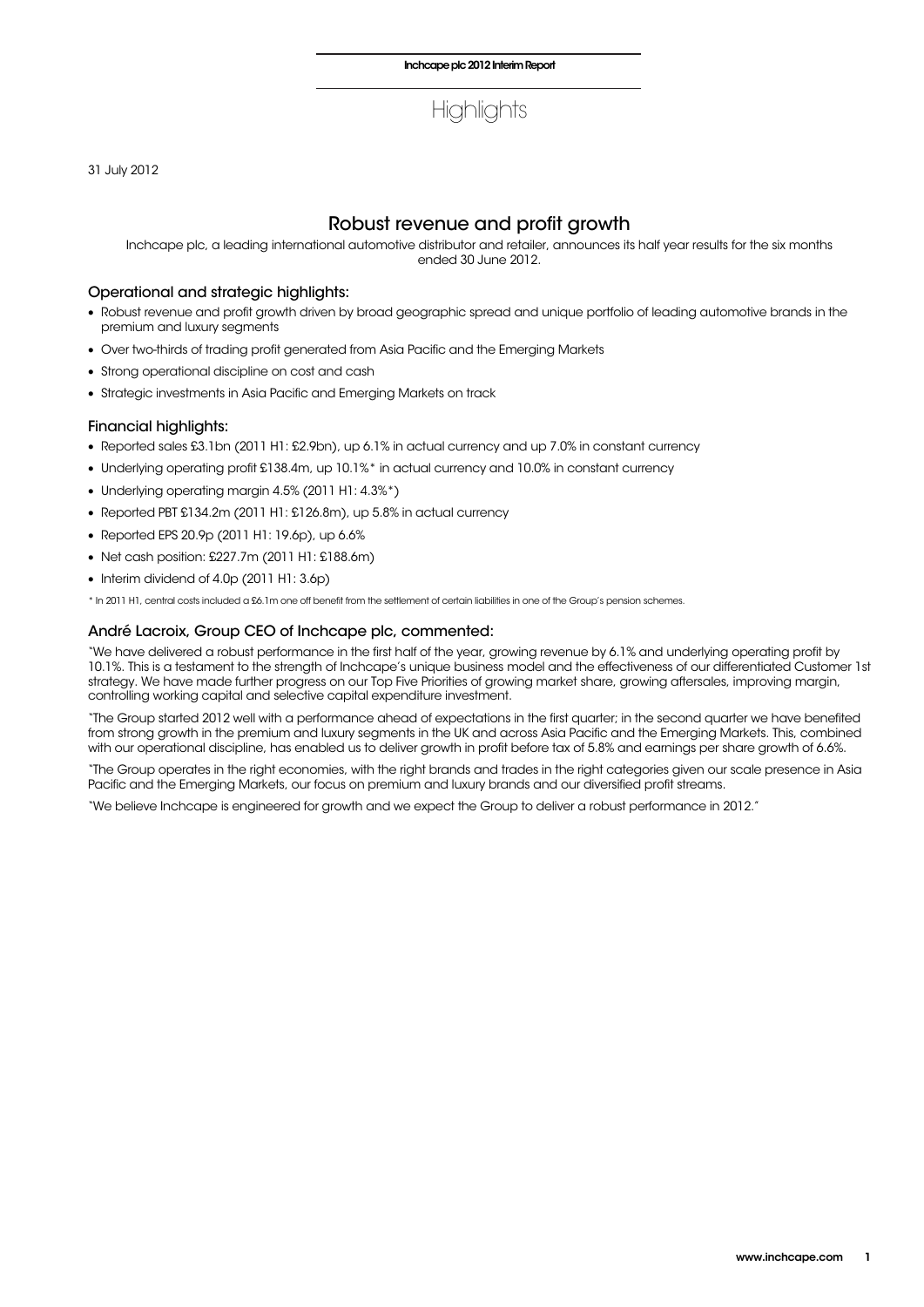#### Inchcape plc 2012 Interim Report

# Group Chief Executive statement

We are pleased to announce that during the first half of 2012 the Group has again delivered a robust revenue and profit performance. We continue to make progress on executing our Top Five Priorities of growing market share, growing aftersales, improving margin, controlling working capital and selective capital expenditure investment. This has been achieved as a result of our commitment to our differentiated Customer 1st strategy, supported by the proprietary operating processes of our Inchcape Advantage programme.

The Group delivered revenue of £3.1bn in the first half, up by 6.1% on the previous year. Our strong operational leverage driven by our unique business model and continuing cost discipline generated an operating profit of £138.4m, an increase of 5.0% from the first half of 2011, with return on sales at 4.5%. Profit before tax of £134.2m was up 5.8% on the previous year.

In the first half of 2011, our central costs included a £6.1m one-off benefit from the settlement of certain liabilities in one of the Group's pension schemes. After adjusting for this benefit, we delivered an underlying operating profit increase of 10.1%.

Reported earnings per share (EPS) were 20.9p, up 6.6% (2011 H1:19.6p).

Given this performance and our strong financial position, the Board is pleased to declare an interim dividend of 4.0p (2011 H1: 3.6p), an increase of 11.1% and in line with our progressive dividend policy.

In the first half of 2012, trading profit in our distribution segment increased by 11.9% in constant currency terms and was up by 12.5% at actual rates of exchange to £98.7m, with solid performances in North Asia, South Asia, Australasia and Emerging Markets.

Our retail segment delivered trading profit of £51.6m, up 1.6% in constant currency and 1.0% at actual rates of exchange as we benefited from a better than expected performance in the UK and Australasia.

We have delivered a good cash flow performance and have ended the first half year with a net cash position of £227.7m (2011 H1: £188.6m).

The fundamentals of the Group remain strong and our differentiated Customer 1st strategy, balanced between commercial and cash initiatives, has resulted in revenue ahead of our competitors and seen profits and operating cash flow grow faster than revenue.

We have a focused portfolio of luxury and premium brands, based on our long-standing, global relationships with six leading OEMs that represent c.90% of our trading profit. Our strategic investments to increase retail and aftersales capacity in Russia, Poland, South America and China remain on track. We operate in the right economies with the right brands and we target the right customers in the profitable premium and luxury segments. Looking to the future, we see exciting prospects across all our value drivers. This is an industry with considerable growth prospects. The global market for new vehicle sales is forecast to grow by 28% between 2012 and 2017 (Source: IHS Automotive) and the global car parc (the total number of cars on the road and the fundamental driver of aftermarket value) is forecast to grow by 22% during the same period (Source: LMC Automotive).

Given our long-standing scale relationships with our leading OEM brand partners, our strong balance sheet and our track record, the Group is well positioned to take advantage of attractive external growth opportunities in the Asia Pacific and Emerging Market geographies as and when they arise.

Notes:

"Trading profit" is defined as operating profit before exceptional items and unallocated central costs. Unless otherwise stated, all numbers are in actual exchange rates.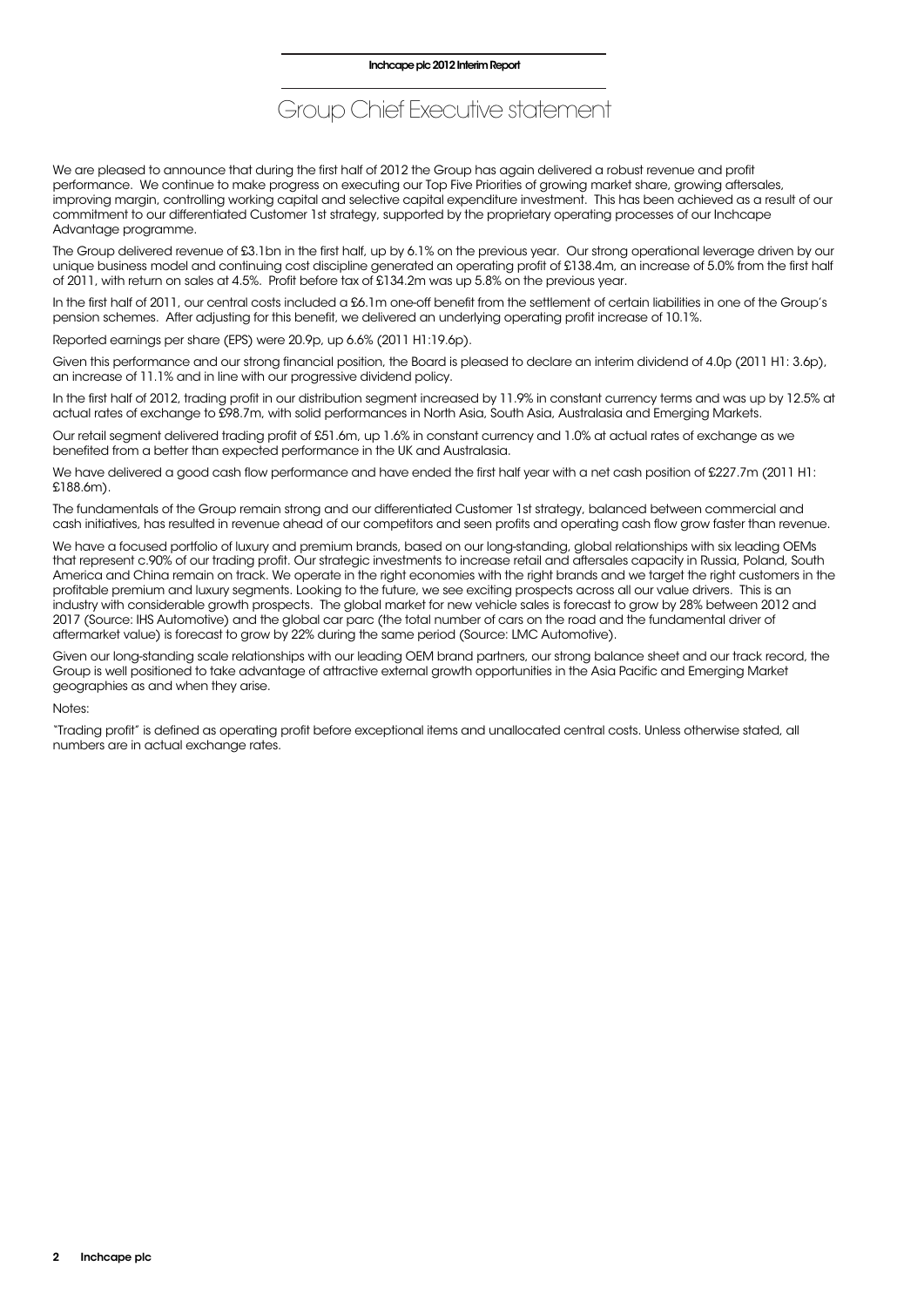# Business update

## Top Five Priorities

#### Growing market share

In the first half of 2012, our revenue from new vehicle sales grew strongly due to the effectiveness of our differentiated Customer 1st strategy and strong portfolio of brands operating in the strongest economies and the fastest growing premium and luxury segments.

We also had a solid first half performance in our used vehicles business with stable margin performance against last year.

In our distribution businesses, our marketing focus is on driving customer traffic into our showrooms with high impact campaigns promoting core models with strong product and value-for-money propositions as demonstrated, for example, by our cut-through launch campaign for the highly successful Subaru XV in Australia. Our teams are also increasingly harnessing the growth in online opportunities to deliver targeted marketing programmes aimed at maximising customer interest in innovative new models, model facelifts and limited editions.

In our retail operations too, we are continuing to embrace the opportunities of digital marketing to create a seamless customer experience between our online and retail centre presence. Operationally, our focus is on leveraging opportunities from our brand partners' strong new product launch programmes and on outperforming our competitors through effective customer conversion with our bespoke Inchcape Advantage processes which continue to give us a strong customer service differentiation in our local markets. Our daily data monitoring of customer traffic, customer leads, test drives and capture rate gives us a unique opportunity to drive disciplined performance management in our retail centres and our dedicated customer feedback programmes provide us with real insight to drive our tactical marketing programmes.

#### Growing aftersales

Our resilient aftersales business continues to deliver a robust performance and contributed approximately half of the Group's gross profit during the period.

In our distribution businesses, our teams remain focused on outperforming competitors through customer contact and retention programmes during both the warranty and post-warranty period. We continue to invest in service advisor training and promotions on spare parts and accessories to drive additional margin opportunities with all-inclusive packages and innovations.

In our retail operations, the rigorous sales processes of our continuously evolving Inchcape Advantage programme are driving performance through the daily capture of customer data, bookings, hours sold and workshop productivity. Creative aftersales initiatives are increasing transaction values and our digital vehicle health checks linked to call centre handling are helping us to capture market share ahead of our competitors. In the UK, for example, we have successfully piloted a new and innovative online service booking facility, allowing website visitors to book aftersales work in real time through a number of simple steps to a booking conclusion and confirmation. The website lets customers see the availability of courtesy cars and book additional add-on products, automatically updating the real time communication system allowing a seamless link up between customer and workshop loading, with no human intervention required.

Through our robust customer research, we collect and analyse feedback to continuously improve our service operations, to measure the effectiveness of our tactical aftersales offers and to develop programmes to increase customer retention.

#### Reducing costs

Our robust cost discipline remains firmly in place and our first half expenditure was in line with expectations. Our cost restructuring programmes since the start of the global economic downturn in 2008 have delivered a total cost reduction of c.£124m before inflation. In the first half of 2012 our underlying cost base was in line with last year as we were able to offset the impact of inflation with productivity improvements thanks to our restructuring in the fourth quarter of 2011.

### Managing working capital

Our daily discipline on working capital and inventory management remains robust and our performance during the period was in line with expectations.

#### Selective capital expenditure investment

Our strong financial position is enabling us to maintain our strategic capital investment programme to increase our retail and aftersales capacity in Russia, Poland, South America and China while maintaining our facilities in line with OEM standards and investing to upgrade our IT infrastructure. We now expect capex spending this year to be £100m, reflecting cost savings and deferral of several projects.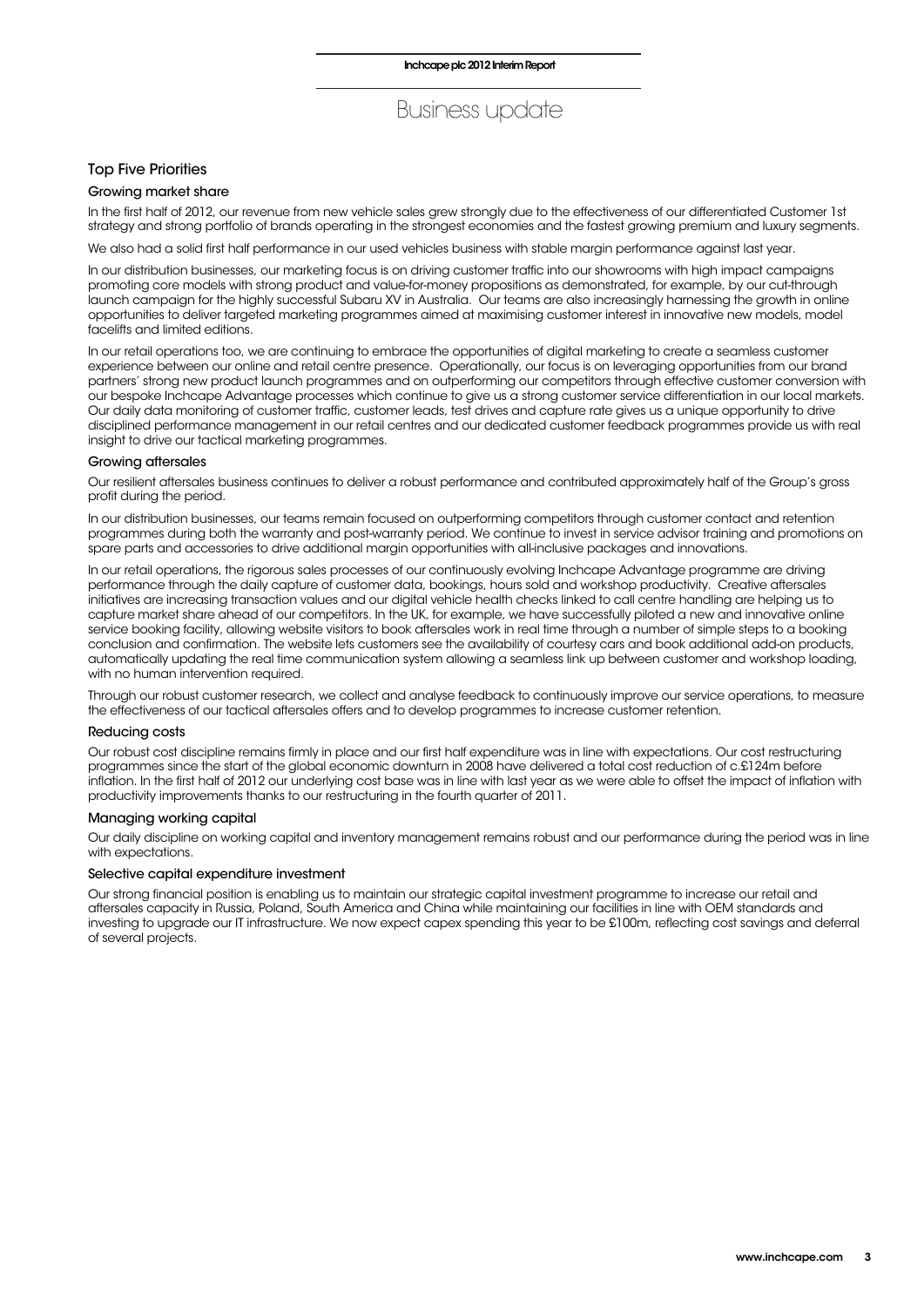#### Inchcape plc 2012 Interim Report

## Business update continued

## People

We believe that our people are central to our success. I would like to express my sincere thanks to colleagues across the Group for their ongoing commitment and dedication to creating the ultimate customer experience for our brand partners.

## Dividend

Given the strong financial position of the Group, the Board has declared an interim dividend of 4.0p, in line with our progressive dividend policy and up by 11.1% year on year. The interim dividend will be paid on Tuesday 4 September 2012 to shareholders who are on the register at close of business on Friday 10 August 2012.

### **Outlook**

The Group is well positioned in the global automotive market, benefiting from a strong geographic footprint as we operate in the right economies and target the right customers with the right brand partners; we expect the Group to deliver a robust performance in 2012.

We expect demand for premium and luxury vehicles to remain strong in the UK which will continue to outperform the industry.

In Europe, we expect demand for new cars to remain weak and we do not expect trading conditions to improve in the short term given the level of consumer confidence and challenging economic conditions.

In Asia Pacific and the Emerging Markets, we expect growth to continue, albeit at a slower rate, as retail customers are becoming more concerned about the state of the global economy. The demand for new cars in Australia is expected to remain robust given the strong fundamentals of the economy.

We remain cautious on new vehicle margin given the level of competitive activity we are seeing in the UK and Europe, the increased level of price activity in the emerging markets and the strength of the Yen.

We will leverage our aftersales business which continues to perform well and represents around 50% of our gross profit. Our discipline on cost and cash remains firmly in place.

We believe that the Group is engineered for growth: we are extremely well placed to take advantage of the exciting structural growth opportunities in our industry given our solid track record, financial strength, differentiated customer service strategy, partnership with the world's leading premium and luxury automotive brands and our scale position in the fast growing economies of Asia Pacific and the Emerging Markets.

## André Lacroix

Group Chief Executive 30 July 2012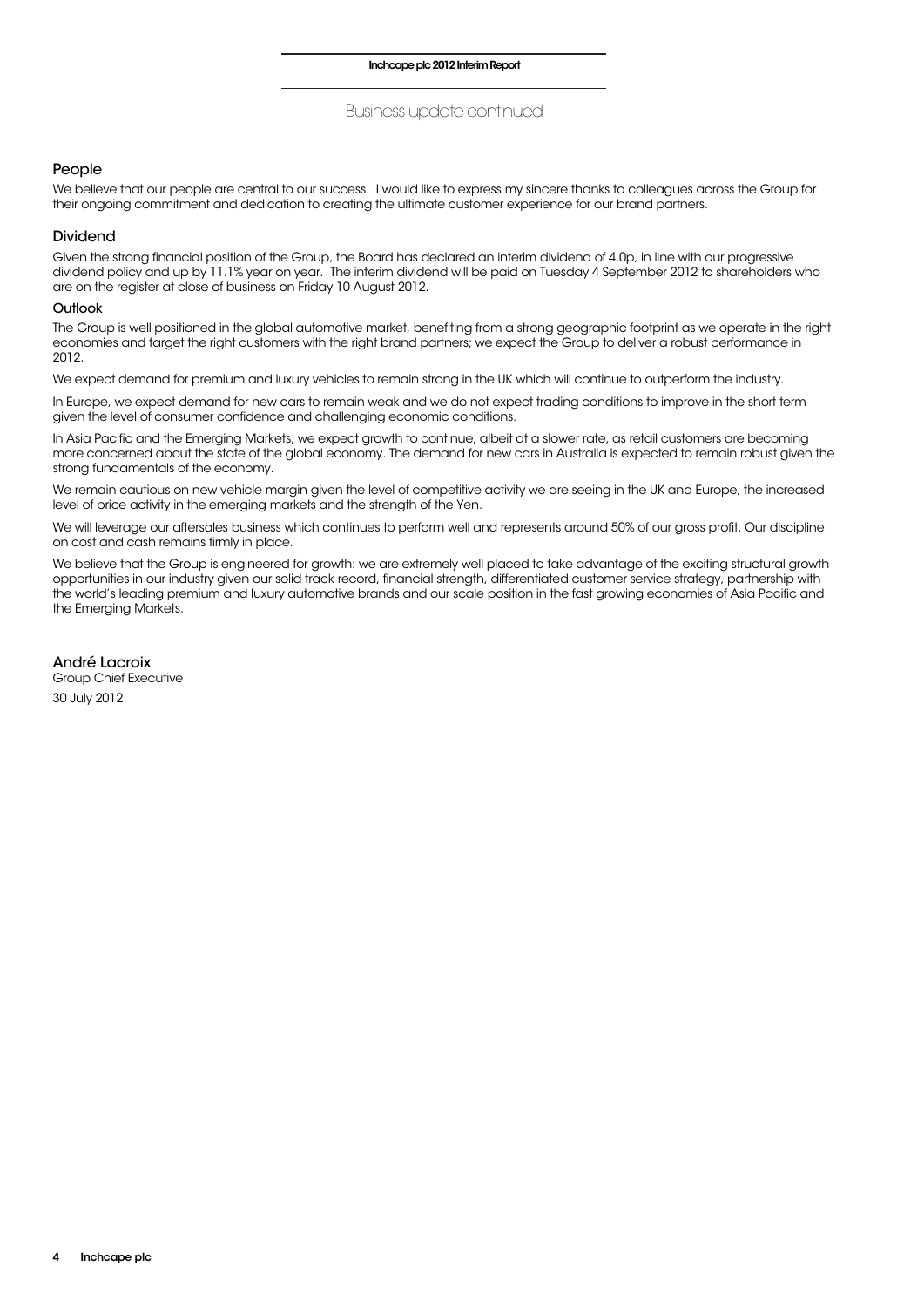# Operational review

## Group Overview

## Group key performance indicators\*

|                                            | Six months to<br>30 Jun 12<br>£m | Six months to<br>30 Jun 11<br>£m |
|--------------------------------------------|----------------------------------|----------------------------------|
| Sales                                      | 3,108.7                          | 2.929.9                          |
| Like for like sales growth / (decline) (%) | 6.8                              | (5.0)                            |
| Trading profit                             | 150.3                            | 138.8                            |
| Like for like trading profit growth (%)    | 6.5                              | 5.4                              |
| Trading margins (%)                        | 4.8                              | 4.7                              |
| Cash generated from operating activities   | 77.2                             | 73.0                             |

## Business analysis\*

|                | Six months to<br>30 Jun 12<br>£m | Six months to<br>30 Jun 11<br>£m | % change | % change in<br>constant<br>currency |
|----------------|----------------------------------|----------------------------------|----------|-------------------------------------|
| Sales          |                                  |                                  |          |                                     |
| - Distribution | 1,274.8                          | 1,168.7                          | 9.       | 9.9                                 |
| - Retail       | 1,833.9                          | 1,761.2                          | 4.1      | 5.0                                 |
| Trading profit |                                  |                                  |          |                                     |
| - Distribution | 98.7                             | 87.7                             | 12.5     | 11.9                                |
| - Retail       | 51.6                             | 51.1                             | 1.0      | 1.6                                 |

## Regional analysis\*

|                             | 2012<br>£m | 2012<br>Operating profit Exceptional items<br>£m | 2012<br><b>Trading profit</b><br>£m | 2011<br>Operating profit<br>£m | 2011<br><b>Exceptional items</b><br>£m | 2011<br>Trading profit<br>£m |
|-----------------------------|------------|--------------------------------------------------|-------------------------------------|--------------------------------|----------------------------------------|------------------------------|
| Australasia                 | 35.1       | $\overline{\phantom{a}}$                         | 35.1                                | 33.9                           | $\overline{\phantom{0}}$               | 33.9                         |
| Europe                      | 10.3       | $\overline{\phantom{0}}$                         | 10.3                                | 10.9                           | -                                      | 10.9                         |
| North Asia                  | 25.6       | -                                                | 25.6                                | 19.0                           | -                                      | 19.0                         |
| South Asia                  | 17.5       | -                                                | 17.5                                | 13.6                           | -                                      | 13.6                         |
| United Kingdom              | 37.2       | $\overline{\phantom{0}}$                         | 37.2                                | 35.5                           | $\overline{\phantom{0}}$               | 35.5                         |
| Russia and Emerging Markets | 24.6       |                                                  | 24.6                                | 25.9                           |                                        | 25.9                         |
| Trading profit              | 150.3      | $\qquad \qquad \blacksquare$                     | 150.3                               | 138.8                          | $\overline{\phantom{0}}$               | 138.8                        |
| Central costs               | (11.9)     | $\overline{\phantom{0}}$                         |                                     | (7.0)                          | $\overline{\phantom{0}}$               |                              |
| Operating profit            | 138.4      | -                                                |                                     | 131.8                          | $\overline{\phantom{0}}$               |                              |

\* At actual exchange rates

The Group reports its results in the condensed set of consolidated financial information using actual rates of exchange. The operational review reports results at actual rates of exchange, but to enhance comparability they are also shown in a form that isolates the impact of currency movements from period to period by applying the June 2012 exchange rates to both periods' results (constant currency). The results are also adjusted for the impact of exceptional items to provide additional information regarding the Group's underlying performance. Where exceptional items and unallocated central costs are excluded from operating profit the results are referred to as "trading profit".

Unless otherwise stated, variances from the previous year are stated in constant currency.

Like for like sales and trading profit exclude the impact of acquisitions from the date of acquisition until the 13th month of ownership, and businesses that are sold or closed. It further removes the impact of retail centres that are relocated. This is from the date of opening until the 13th month of trading in the new location.

Operating cash flow, or cash generated from operations, is defined as trading profit adjusted for depreciation, amortisation and other non-cash items plus the change in working capital and provisions.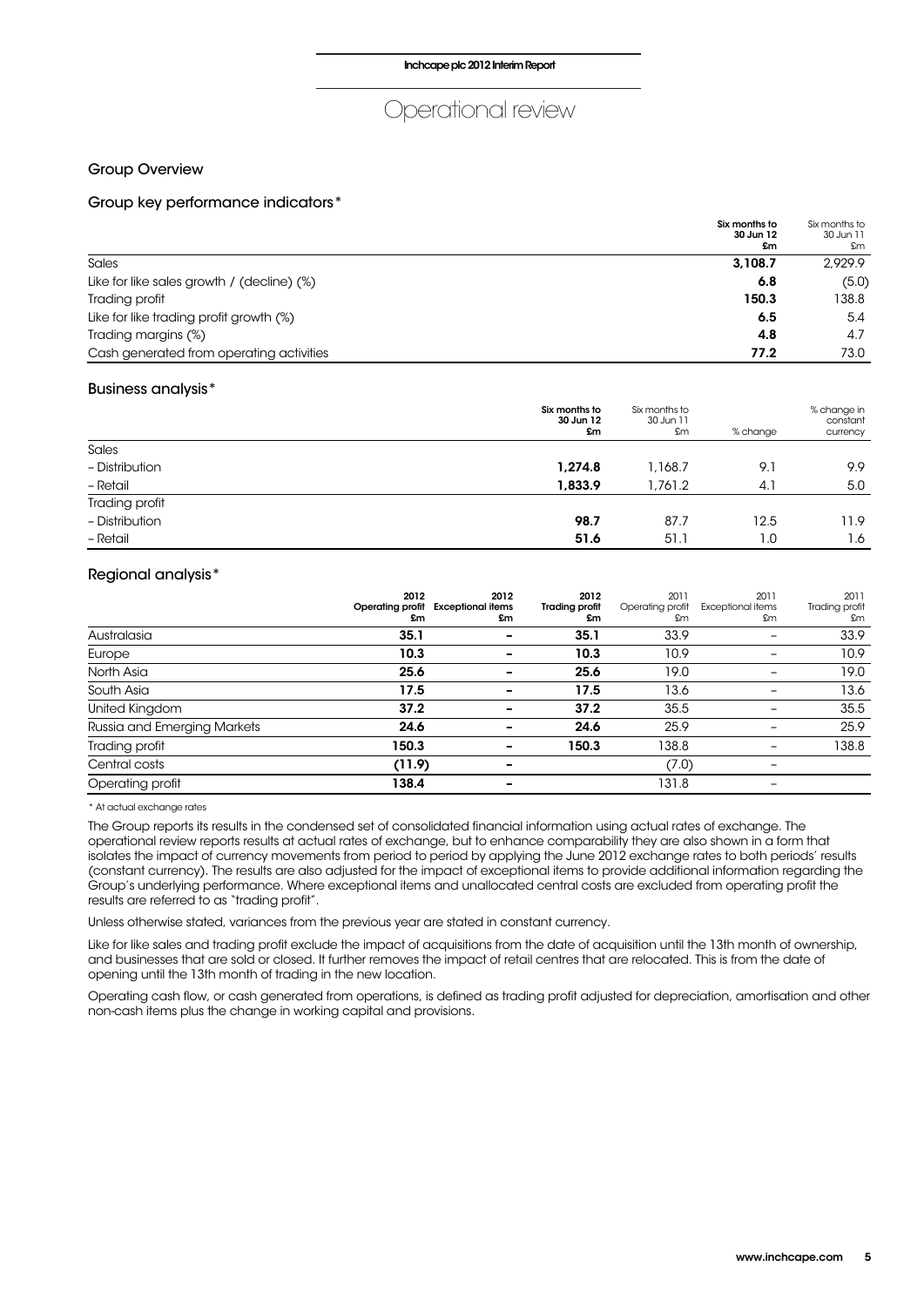# Australasia

## Key performance indicators\*

|                              | Six months to<br>30 Jun 12 | Six months to<br>30 Jun 11 |                 | % change in<br>constant |  |
|------------------------------|----------------------------|----------------------------|-----------------|-------------------------|--|
|                              | £m                         | £m                         | % change        | currency                |  |
| <b>Sales</b>                 | 618.3                      | 521.7                      | 18.5            | 16.1                    |  |
| - Distribution               | 400.1                      | 326.4                      | 22.6            | 20.1                    |  |
| - Retail                     | 218.2                      | 195.3                      | 11.7            | 9.6                     |  |
| Like for like sales          | 618.3                      | 518.6                      | 19.2            | 16.8                    |  |
| - Distribution               | 400.1                      | 326.4                      | 22.6            | 20.1                    |  |
| - Retail                     | 218.2                      | 192.2                      | 13.5            | 11.3                    |  |
| <b>Trading profit</b>        | 35.1                       | 33.9                       | 3.5             | 1.4                     |  |
| - Distribution               | 26.1                       | 26.9                       | (3.0)           | (4.8)                   |  |
| - Retail                     | 9.0                        | 7.0                        | 28.6            | 25.3                    |  |
| Like for like trading profit | 35.2                       | 34.1                       | 3.2             | 1.1                     |  |
| - Distribution               | 26.1                       | 26.9                       | (3.0)           | (4.8)                   |  |
| - Retail                     | 9.1                        | 7.2                        | 26.4            | 23.0                    |  |
| Trading margins (%)          | 5.7                        | 6.5                        | $(0.8$ ppts $)$ | $(0.8$ ppts $)$         |  |
| - Distribution               | 6.5                        | 8.2                        | $(1.7$ ppts $)$ | (1.7ppts)               |  |
| - Retail                     | 4.1                        | 3.6                        | 0.5ppts         | 0.5ppts                 |  |

\* At actual exchange rates

The Australasia segment contains the Group's operations in Australia and New Zealand.

In the first half of 2012, the Australian new car market grew by 10.4% versus last year, partly driven by the recovery after supply constraints caused by the Japanese tsunami in March 2011. Sports utility vehicles (SUVs) continue to be the fastest growing segment (+33%) with Compact SUVs growing by 46% year on year, as Australian motorists are attracted to the space, comfort, ride height and ground clearance that these vehicles offer.

Our Australasian business has delivered a revenue and operating profit performance ahead of expectations, resulting in a trading profit of £35.1m, up 1.4% year on year. This strong trading profit in H1 2012 was a record on an underlying basis, excluding the benefit of a property disposal in 2010.

Subaru Australia delivered a record volume performance following the launch of the Subaru XV (SUV) and the Subaru Impreza. The XV launch has been highly successful and has helped to drive Subaru's market share to 3.9% (2011: 3.8%). As expected, the margin in our distribution business was below 2011 in the first half of the year due to the strength of the Japanese Yen.

Our retail business also performed well, leveraging the strong market growth and Subaru's strong share to deliver a record trading margin of 4.1% in our retail business, up 50 BPS year on year.

Motor vehicle sales are expected to increase in each quarter for the remainder of 2012 with a forecast total market volume now expected to be some 1.08m vehicles, up 8% year on year.

Given the strong fundamentals of the Australian economy and our normalised supply base, we expect Inchcape Australasia to deliver a strong performance in 2012.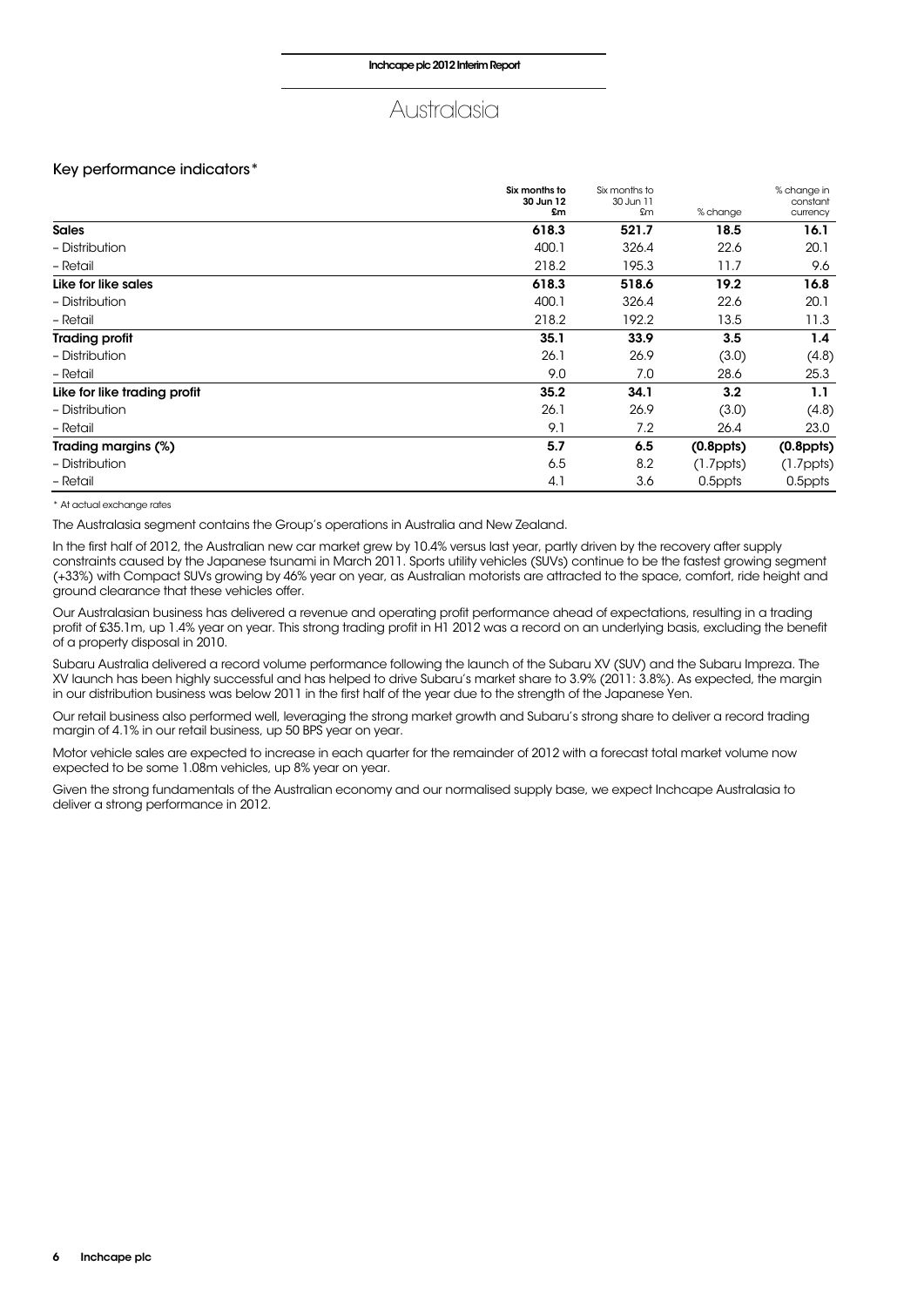## Europe

## Key performance indicators\*

|                              | Six months to<br>30 Jun 12 | Six months to   |          | % change in<br>constant<br>currency |
|------------------------------|----------------------------|-----------------|----------|-------------------------------------|
|                              | £m                         | 30 Jun 11<br>£m | % change |                                     |
| <b>Sales</b>                 | 341.2                      | 414.9           | (17.8)   | (12.8)                              |
| - Distribution               | 271.5                      | 339.4           | (20.0)   | (15.1)                              |
| - Retail                     | 69.7                       | 75.5            | (7.7)    | (2.1)                               |
| Like for like sales          | 340.0                      | 413.4           | (17.8)   | (12.7)                              |
| - Distribution               | 271.5                      | 339.4           | (20.0)   | (15.1)                              |
| - Retail                     | 68.5                       | 74.0            | (7.4)    | (1.7)                               |
| <b>Trading profit</b>        | 10.3                       | 10.9            | (5.5)    | (0.2)                               |
| - Distribution               | 10.4                       | 11.0            | (5.5)    | (0.1)                               |
| - Retail                     | (0.1)                      | (0.1)           |          | (10.1)                              |
| Like for like trading profit | 10.4                       | 11.0            | (5.5)    | 0.5                                 |
| - Distribution               | 10.4                       | 11.0            | (5.5)    | (0.1)                               |
| - Retail                     |                            |                 |          |                                     |
| Trading margins (%)          | 3.0                        | 2.6             | 0.4ppts  | 0.4ppts                             |
| - Distribution               | 3.8                        | 3.2             | 0.6ppts  | 0.6ppts                             |
| - Retail                     | (0.1)                      | (0.1)           |          |                                     |

\* At actual exchange rates

The Europe segment includes Belgium, Luxembourg, Greece and Finland.

Despite challenging economic conditions for our businesses in Europe, we delivered a resilient financial performance in the first half of the year in line with expectations.

Our European business saw a decline in revenue of 12.8% yet managed to enhance overall trading margin by 0.4 ppts through strong cost controls and margin management.

Our European distribution business reported a trading profit of £10.4m, some 0.1% below last year with a trading margin at 3.8%. Like for like sales were some 15.1% below last year.

Our European retail business reported a sales decline of 2.1% but managed to remain broadly even at the trading profit level through strong cost controls.

In Belgium, the size of the new vehicle market was impacted by the discontinuation of the government's  $CO<sub>2</sub>$  incentives at the beginning of the year causing the market to contract by 14.6% compared to last year. Fleet sales fell by 5.2% and private car sales by 20.5% year on year for the first six months.

The Greek economy remains weak and the new vehicle market contracted by 41.3%. Our Greek business remains profitable due in large part to the resilience and fortitude of our Greek colleagues who have driven a higher aftersales margin, favourable value driver mix and strong cost controls.

For the remainder of the year we expect a continuation of the challenging economic environment in Greece and Belgium.

In the second half of the year, our businesses in Europe will benefit from the launch of the new Toyota GT86, the Yaris HSD and the Lexus GS450h and will leverage Toyota's unique product offering in the market as the manufacturer with the widest availability of power trains to suit individual customers' needs.

Our European businesses face a challenging trading environment but we continue to expect to deliver a resilient financial performance in 2012.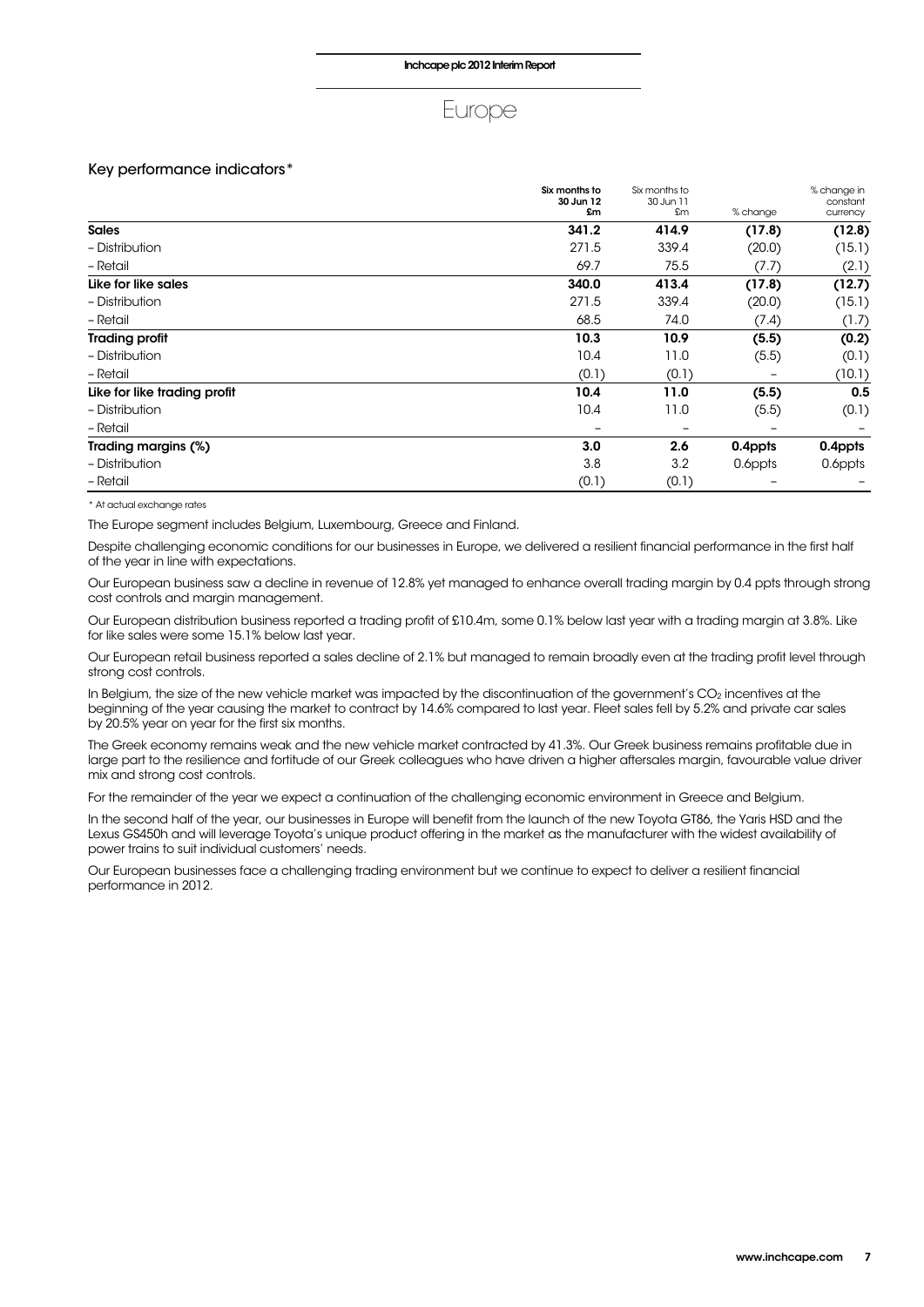# North Asia

## Key performance indicators\*

| <b>Distribution</b>          | Six months to<br>30 Jun 12<br>£m | Six months to<br>30 Jun 11<br>£m | % change | % change in<br>constant<br>currency |
|------------------------------|----------------------------------|----------------------------------|----------|-------------------------------------|
| Sales                        | 251.1                            | 195.9                            | 28.2     | 24.8                                |
| Like for like sales          | 214.0                            | 178.8                            | 19.7     | 16.5                                |
| Trading profit               | 25.6                             | 19.0                             | 34.7     | 31.0                                |
| Like for like trading profit | 23.1                             | 18.7                             | 23.5     | 20.1                                |
| Trading margins (%)          | 10.2                             | 9.7                              | 0.5ppts  | 0.5ppts                             |

\* At actual exchange rates

The North Asia segment contains the Group's vertically integrated operations in Hong Kong, Macau, Guam and Saipan.

The new vehicle market in Hong Kong grew 6% compared to the same period last year driven by the recovery in supply of Japanese brands after the March 2011 tsunami and also the ageing of the car parc.

Following 20 consecutive years' market leadership, we strengthened our market leading position and delivered market share growth of 3.7ppts over last year as we benefited from improved supply and the launch of the new Toyota Prius C, Prius V, New Camy and Auris HV. The Group began sales of Land Rover in December 2011 and demand for the new Range Rover Evoque has been particularly strong.

We delivered a trading profit of £25.6m in the first half of the year, which was a record, and a 0.5ppts improvement in trading margin through leveraging the pricing power of our brands, a stronger sales mix, margin accretive activities in aftersales as well as rigorous cost controls.

We expect the industry to grow in the second half of 2012 but at a slightly slower rate than in the first half as affluent buyers in Hong Kong are increasingly mindful of the impact that the Euro debt crisis and the US slowdown could have on the Chinese economy.

Given our good first half performance, we expect to deliver a strong performance in North Asia in 2012, benefiting from the launch in the second half of the year of many new products including the Toyota Corolla, Toyota Mark X, Lexus LS and Jaguar XF Sportsbrake.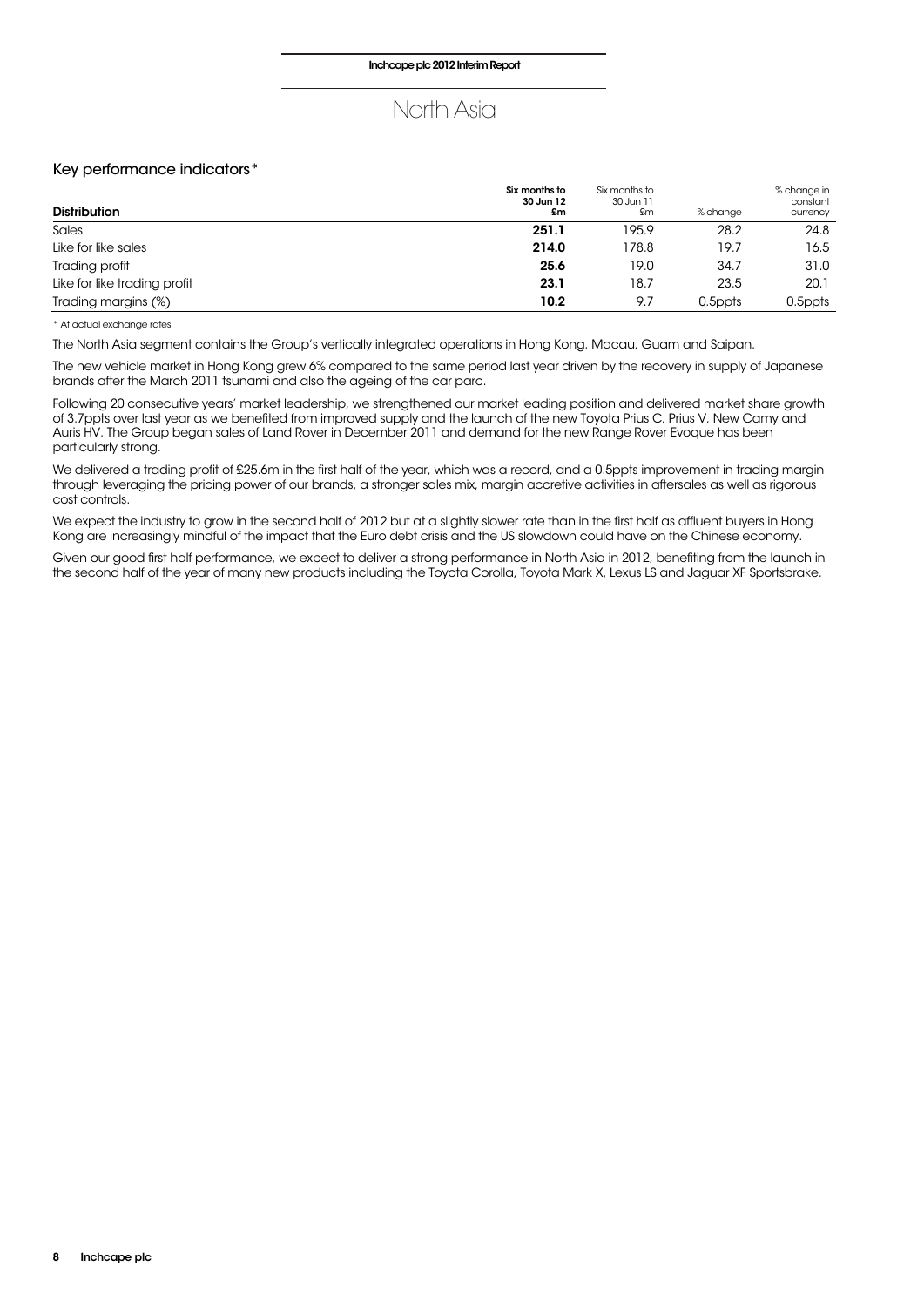# South Asia

## Key performance indicators\*

| <b>Distribution</b>          | Six months to<br>30 Jun 12<br>£m | Six months to<br>30 Jun 11<br>£m | % change | % change in<br>constant<br>currency |
|------------------------------|----------------------------------|----------------------------------|----------|-------------------------------------|
| Sales                        | 172.2                            | 146.6                            | 17.5     | 15.7                                |
| Like for like sales          | 172.0                            | 144.7                            | 18.9     | 17.1                                |
| Trading profit               | 17.5                             | 13.6                             | 28.7     | 26.7                                |
| Like for like trading profit | 17.6                             | 13.8                             | 27.5     | 26.0                                |
| Trading margins (%)          | 10.2                             | 9.3                              | 0.9ppts  | 0.9ppts                             |

\* At actual exchange rates

The South Asia segment contains the Group's vertically integrated operations in Singapore and Brunei.

Total Industry Volume in Singapore was, as expected, slightly down 7.1% for the first six months and the existing car parc continues to age – reaching an average of five years in May 2012.

We grew our revenue in South Asia by 15.7% in the first half of the year, ahead of expectations, due to the fast recovery in the supply situation as well as successful new product launches such as the Lexus GS Sedan, the Toyota Prius C and GT86. We continued to protect the pricing power of our brands despite fierce competition due to high Certificates of Entitlement ("COE") prices and we made progress in the second quarter in terms of market share performance. In aftersales, we outperformed the market through utilising our efficiently run call centre to maximise bookings, driving customer retention through extended warranty and customer points programmes as well as encouraging upselling towards premium offerings.

Our strong revenue growth combined with a healthy margin performance and tight cost controls enabled us to deliver a stronger than expected trading profit of £17.5m, up 26.7% year on year, and a trading margin of 10.2%, up 0.9ppts year on year.

The level of deregistration has been lower than expected since Q4 2011 as affluent buyers in Singapore are mindful of the impact of a slowdown in Europe, China and US on their economies and have been holding on to their cars for longer than expected, given the high price of COEs. The transport authority has injected additional COEs for 2012 to offset the lower than expected deregistrations in the first half of the year. On a full-year basis we expect the Total Industry Volume to be down by 7.5% compared to 2011.

In the second half of the year, our business will benefit from exciting new product launches including the Toyota RAV4, the Lexus LS Sedan as well as facelifts for the Lexus IS and CT200h. In aftersales, we will maintain our momentum through strengthening our proficiency to improve retention rates with enhanced value-for-money offerings.

We expect our South Asia business to deliver a strong performance in 2012.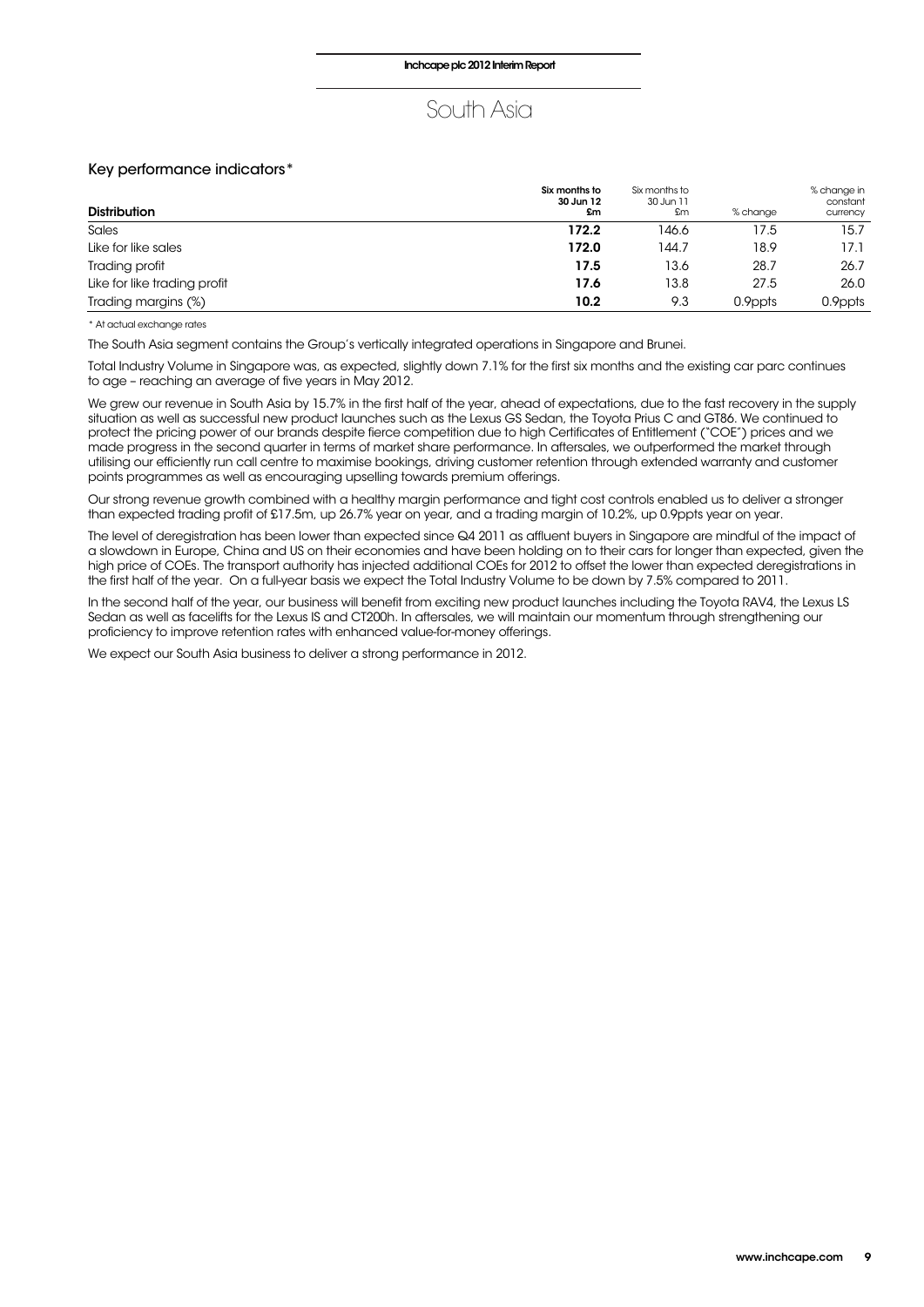# United Kingdom

## Key performance indicators

|                              | Six months to<br>30 Jun 12 | Six months to   |          | % change in          |  |
|------------------------------|----------------------------|-----------------|----------|----------------------|--|
|                              | £m                         | 30 Jun 11<br>£m | % change | constant<br>currency |  |
| <b>Sales</b>                 | 1,085.8                    | 1,086.1         | -        |                      |  |
| - Distribution               | 17.6                       | 17.6            | -        |                      |  |
| - Retail                     | 1,068.2                    | 1,068.5         |          |                      |  |
| Like for like sales          | 1,081.9                    | 1,051.1         | 2.9      | 2.9                  |  |
| - Distribution               | 17.6                       | 17.6            | -        |                      |  |
| - Retail                     | 1,064.3                    | 1,033.5         | 3.0      | 3.0                  |  |
| <b>Trading profit</b>        | 37.2                       | 35.5            | 4.8      | 4.8                  |  |
| - Distribution               | 3.4                        | 3.1             | 9.7      | 9.7                  |  |
| - Retail                     | 33.8                       | 32.4            | 4.3      | 4.3                  |  |
| Like for like trading profit | 37.0                       | 35.7            | 3.6      | 3.6                  |  |
| - Distribution               | 3.4                        | 3.1             | 9.7      | 9.7                  |  |
| - Retail                     | 33.6                       | 32.6            | 3.1      | 3.1                  |  |
| Trading margins (%)          | 3.4                        | 3.3             | 0.1 ppts | 0.1ppts              |  |
| - Distribution               | 19.3                       | 17.6            | 1.7ppts  | 1.7ppts              |  |
| - Retail                     | 3.2                        | 3.0             | 0.2ppts  | 0.2ppts              |  |

The United Kingdom segment contains our UK retail business and our fleet leasing business, Inchcape Fleet Solutions.

In the first half of 2012 the UK's new vehicle market grew by 2.7% and the luxury and premium brands continued to outperform the industry.

The Group's share of the total UK market is up 0.1ppts to 3.3% and we have achieved a like for like revenue growth of 2.9%. This was driven by strong new product launches including the Audi A1 Sportback, Audi Q3, BMW 3 series and 6 series GT, Mercedes-Benz B Class, Lexus GS, the MINI Roadster, the new Porsche Boxster and 911, the Toyota Yaris Hybrid, the VW Beetle, Passat Coupe and Up!

In the Used car market, our vehicle margin was broadly in line with last year and our aftersales business continued to perform well.

In the first half of the year our UK retail business has delivered a strong trading profit of £33.8m, up 4.3% year on year enabling us to deliver a record trading margin of 3.2%.

Inchcape Fleet Solutions, our distribution business, delivered a very strong first half to the year with trading profit up 9.7% through strong cost controls and tight gross margin management enabling us to deliver a record return on sales of 19.3%, up 1.7 ppts year on year.

Given the stronger than expected industry performance in the first half year, particularly in the premium and luxury segments, we are revising our full year industry estimate to 1.98 million units, up 2% year on year.

We are well placed to continue to gain market share in the UK by leveraging the strong pipeline of new product launches including the Audi A2, A3 and A6 Avant, Jaguar XF Sportsbrake, Lexus RX 450h, Mercedes' new A Class and Toyota's GT86 and Prius+. Finance and Insurance remains a key driver for margin growth and we intend to increase the strong penetration rates that were achieved in the first half.

We expect our UK business to deliver a robust performance in 2012.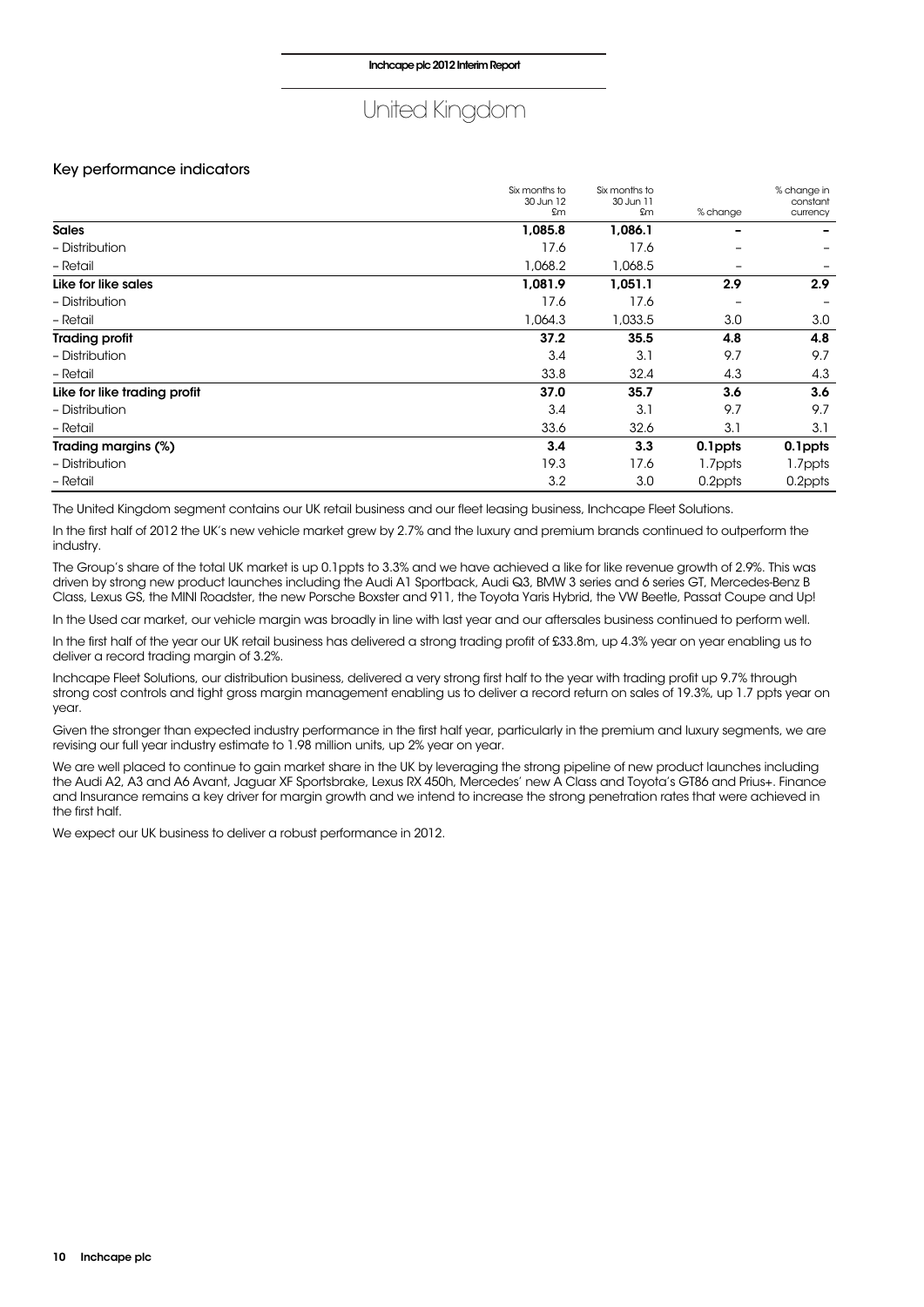# Russia and Emerging Markets

## Key performance indicators\*

|                              | Six months to<br>30 Jun 12 | Six months to<br>30 Jun 11 |                 | % change in<br>constant |
|------------------------------|----------------------------|----------------------------|-----------------|-------------------------|
|                              | £m                         | £m                         | % change        | currency                |
| <b>Sales</b>                 | 640.1                      | 564.7                      | 13.4            | 17.2                    |
| - Distribution               | 162.3                      | 142.8                      | 13.7            | 16.5                    |
| - Retail                     | 477.8                      | 421.9                      | 13.2            | 17.4                    |
| Like for like sales          | 640.1                      | 563.4                      | 13.6            | 17.5                    |
| - Distribution               | 162.3                      | 142.8                      | 13.7            | 16.5                    |
| - Retail                     | 477.8                      | 420.6                      | 13.6            | 17.8                    |
| <b>Trading profit</b>        | 24.6                       | 25.9                       | (5.0)           | (2.2)                   |
| - Distribution               | 15.7                       | 14.1                       | 11.3            | 13.3                    |
| - Retail                     | 8.9                        | 11.8                       | (24.6)          | (21.2)                  |
| Like for like trading profit | 25.0                       | 26.0                       | (3.8)           | (1.1)                   |
| - Distribution               | 15.7                       | 14.1                       | 11.3            | 13.3                    |
| - Retail                     | 9.3                        | 11.9                       | (21.8)          | (18.5)                  |
| Trading margins (%)          | 3.8                        | 4.6                        | $(0.8$ ppts $)$ | $(0.8$ ppts $)$         |
| - Distribution               | 9.7                        | 9.9                        | $(0.2$ ppts $)$ | $(0.3$ ppts $)$         |
| - Retail                     | 1.9                        | 2.8                        | $(0.9$ ppts $)$ | $(0.6$ ppts $)$         |

\* At actual exchange rates

The Russia and Emerging Markets segment contains the Group's operations in Russia, China, Poland, the Balkans, the Baltics, South America and Africa.

Following a strong first quarter with a revenue increase of 20.5% year on year, conditions became slightly more difficult in May and June in all Emerging Markets but Africa. We have seen a slowdown of demand as affluent buyers are increasingly concerned about the impact of the Euro crisis and the US slowdown on their economies.

Our Russian and Emerging Markets businesses have shown overall good growth in revenue, up 17.2% on last year. Trading profit is at £24.6m, some 2.2% down on the same period last year, affected by competitive pressure caused by weakening demand in Q2 and by increased pressure on new car margin; like for like trading profit was flat on last year.

In Russia we delivered an operating profit of £9.1m in the first half year, down by £1.0m versus last year at actual currency and by £0.6m at constant currency. Our return on sales at 2.6% was down by 0.6 ppts compared to last year.

In China, the demand for luxury vehicles remained strong in the first half year. Our Nanchang Porsche centre is set to be opened in December and our new Jiujiang Mercedes-Benz centre will be opened early in 2013.

In the Baltics we saw a slowdown of demand and increased pressure on pricing in the second quarter affecting margin and profitability. In the Balkans, demand remains fragile and was down year on year.

In South America, demand for luxury vehicles remains up year on year but we have also witnessed a slowdown in the second quarter.

Our African business delivered a strong first half performance, better than expected, as we continue to benefit from a strong aftersales market in an economy that has remained robust.

All in all we expect our Russia and Emerging Market segment to deliver a solid performance in 2012. Our businesses are well positioned to take advantage from an improvement in consumer sentiment in the premium/luxury segments once affluent buyers become less concerned about the state of the global economy. The structural growth prospects in these markets remain highly attractive as we will benefit from population growth, an increase in car penetration and a further premiumisation of demand given the expected wealth creation with the growth in the middle classes.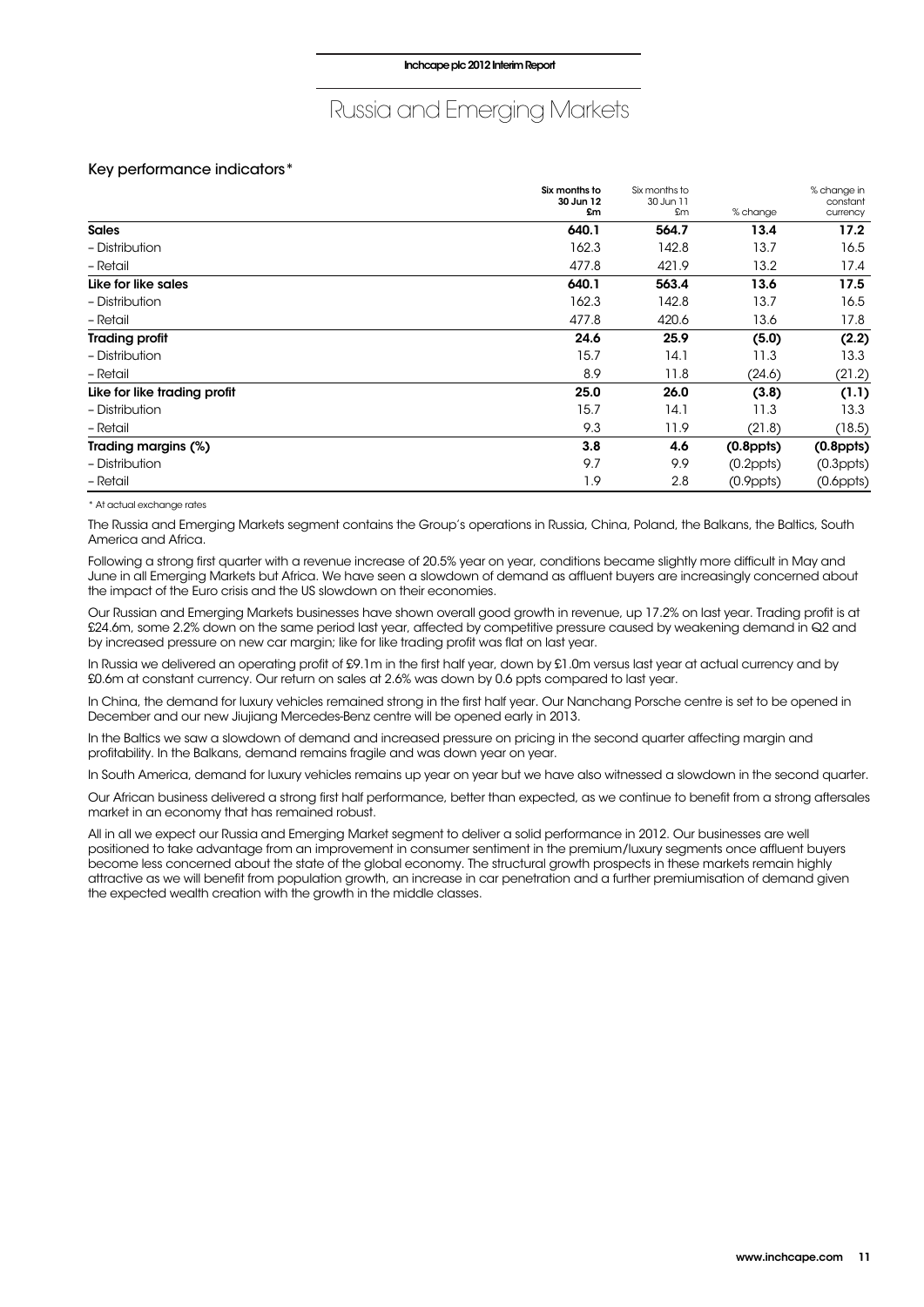# Financial review

## Net financing costs

Net financing costs have increased from £3.9m in 2011 to £4.0m in 2012. Included within this are a loss of £1.0m on the mark to market of Greek Government Bonds, interest receivable on tax refunds and a gain of £2.3m (2011: a gain of £0.5m) in our mark to market reporting of the hedges for the US loan notes.

## **Tax**

The pre exceptional effective tax rate for the Group is 26% in 2012 (2011: 26%), which is expected to reflect the full rate for the year.

## Exceptional items

No exceptional items have been booked in the first half of this year, which is consistent with the first half of 2011.

## Non controlling interests

Profits attributable to non controlling interests were £3.1m in the first half of 2012 (2011: £3.8m). These were primarily attributable to the Group's operations in Australia and Ethiopia.

## Dividends

The 2011 final dividend of 7.4p per share was paid out to shareholders on Tuesday 12 June 2012. The Board has declared an interim dividend of 4.0p per share, which will be paid on Tuesday 4 September 2012 to shareholders who are on the register at close of business on Friday 10 August 2012.

## Pensions

At 30 June 2012, the IAS 19 net post-retirement benefit deficit was £41.0m (31 December 2011: £14.9m). In the first half of the year and in line with the funding programme agreed with the Trustees, the Group made additional cash contributions to the UK pension schemes amounting to £16.8m (2011: £13.0).

## **Disposals**

During the period, the Group disposed of its interest in a retail centre in Russia at book value, generating disposal proceeds of £2.9m.

During the same period last year, the Group disposed of a small number of dealerships and operations at book value, generating disposal proceeds of £5.3m.

### Capital expenditure

Net capital expenditure in the first half of 2012 was £26.5m (2011: £22.1m).

## Cash flow and net debt

The Group's operations have continued to deliver strong operational cash flow even though working capital normalised as expected following an unusually low position at the end of 2011. At 30 June 2012 the Group had £227.7m of net funds (31 December 2011: £243.5m).

## Funding

The Group has refinanced its committed banking facilities and has entered into syndicated facilities of £500m with a five year term.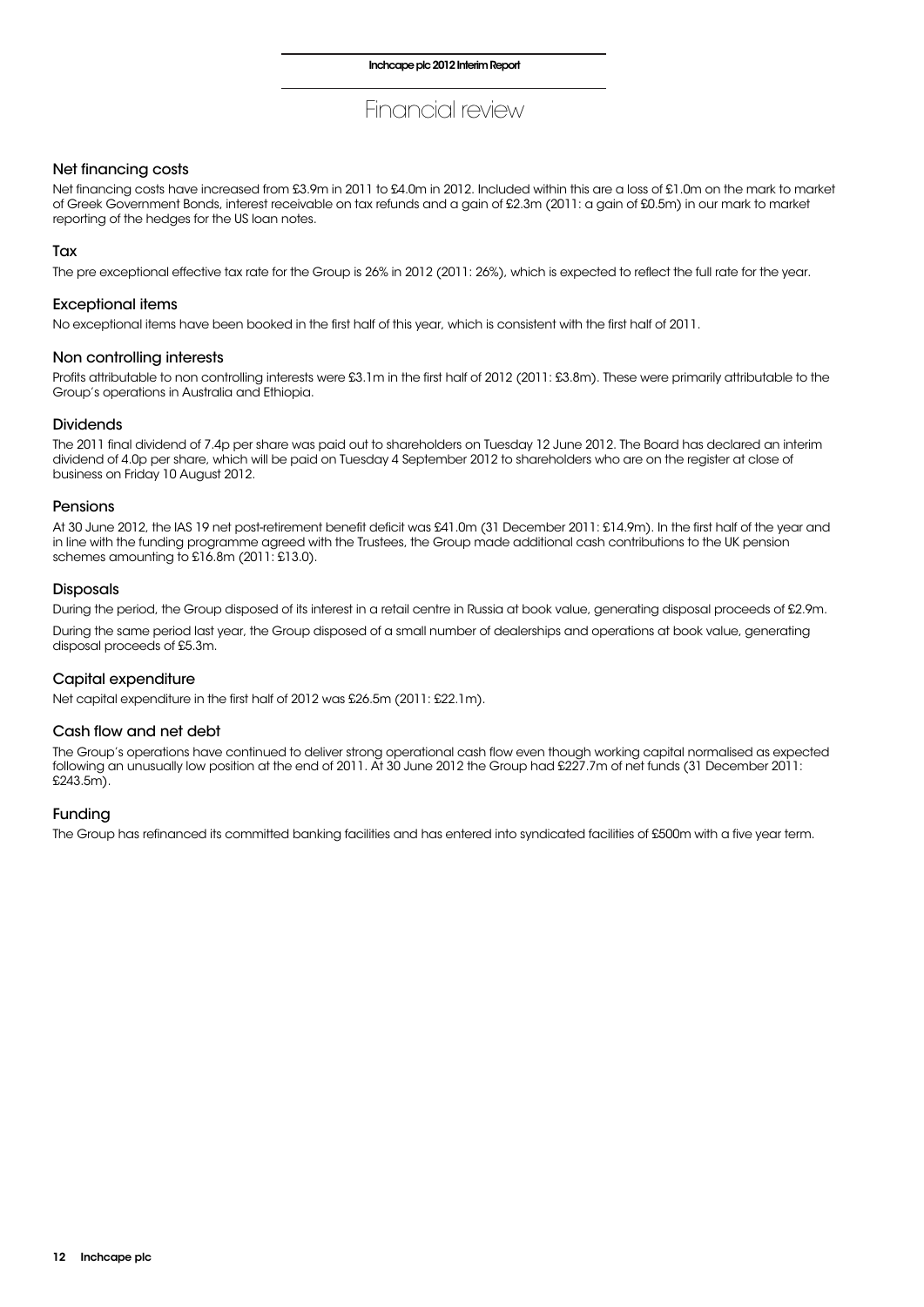#### Inchcape plc 2012 Interim Report

Financial review continued

## Principal business risks

The Board set out in the Annual Report and Accounts 2011, a number of principal business risks which could impact the performance of the Group and these remain unchanged for this Interim Report and the remaining six months of 2012. The key risks comprise, inter alia, prevailing market conditions, brand partner relationships, legal compliance and reputation and treasury risks which include: currency, funding and liquidity, interest rate and counterparty risks.

The most significant current risks remain linked to the impact of continuing difficult economic conditions on revenues and margins as well as foreign exchange volatility.

After the roll out of the Inchcape Peace of Mind (iPOM) programme, the iPOM Committee succeeded the former Risk Management Strategy Group. It continues to have responsibility for: tracking, monitoring of systemic risk management at market/group level; challenging local risk, systemic footprint and quality of mitigation plans; determining dynamic risk footprint for the Group and action plans; and identifying emerging risks and mitigation plans. The iPOM Committee has met three times in the first half of the year.

### Currency, funding and liquidity, interest rate and counterparty risks

Transactional foreign exchange exposures are hedged using forward contracts. Counterparties and limits are approved for cash deposits. These are monitored closely in view of the difficult economic conditions. The Group continues to hedge its US Dollar loan notes with cross currency interest rate swaps.

Funding and liquidity risk is actively managed through strict controls on inventory and the use of supplier credit to fund the largest cash outflows of the Group. The Group also maintains significant committed funding facilities with a blended maturity profile.

Further details of the Group's principal risks and risk management process can be found on pages 32-33 and 44-46 of the Annual Report and Accounts 2011.

### Going concern

The Group has significant financial resources and the Directors, having reviewed the Group's operating budgets, investment plans and financing arrangements have assessed the future funding requirements of the Group and compared this to the level of committed facilities and cash resources.

The Directors have a reasonable expectation that the Group has adequate resources to continue in operation for the foreseeable future. Accordingly, the Directors are satisfied that it is appropriate to adopt the going concern basis in preparing this interim condensed consolidated financial information.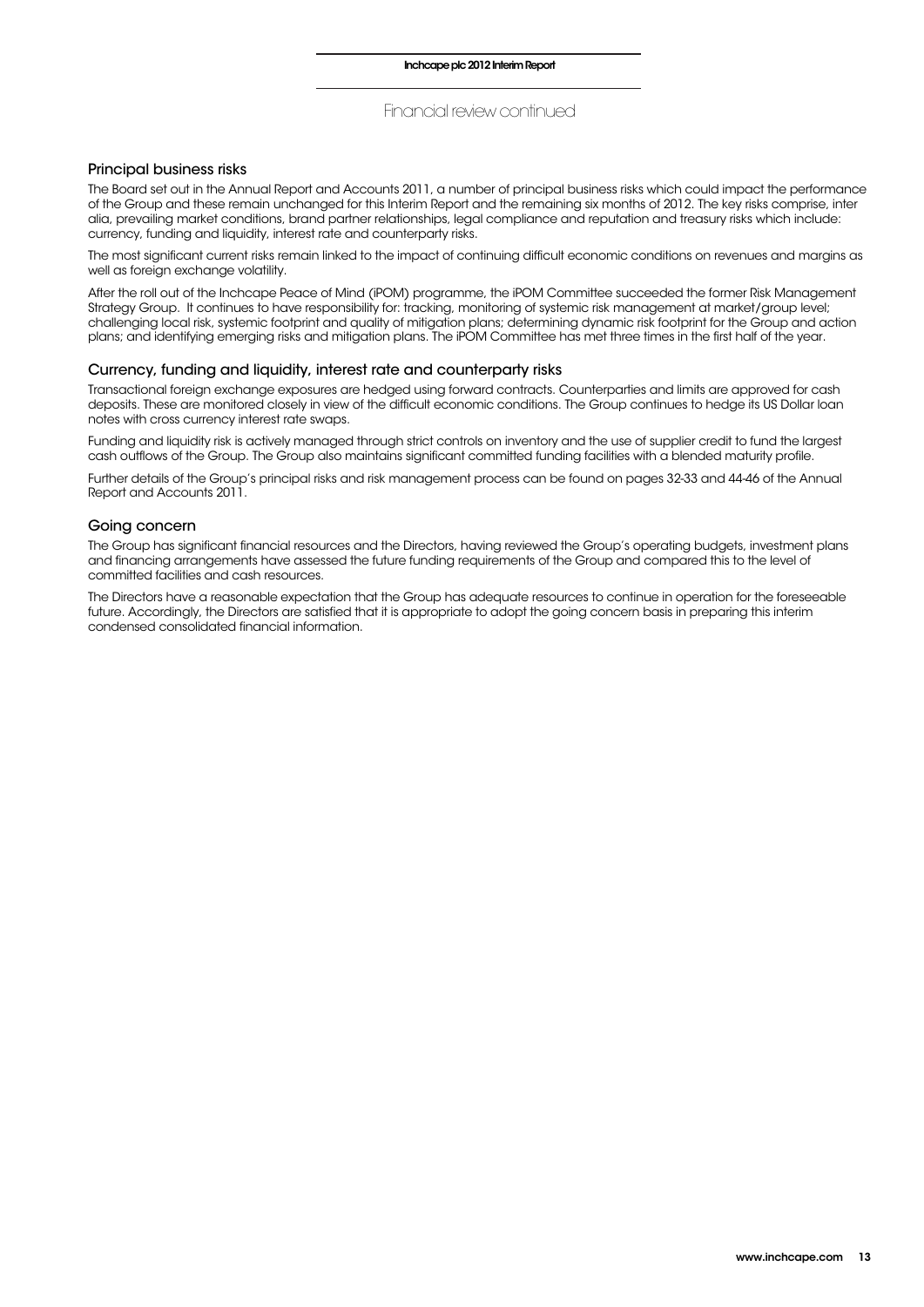## Financial statements

## Consolidated income statement (unaudited) For the six months ended 30 June 2012

|                                                          |                | Six months to<br>30 Jun 2012 | Six months to<br>30 Jun 2011 | Year to<br>31 Dec 2011 |
|----------------------------------------------------------|----------------|------------------------------|------------------------------|------------------------|
|                                                          | <b>Notes</b>   | £m                           | £m                           | £m                     |
| Revenue                                                  | 2              | 3,108.7                      | 2.929.9                      | 5,826.3                |
| Cost of sales                                            |                | (2,660.9)                    | (2,494.4)                    | (4,970.2)              |
| Gross profit                                             |                | 447.8                        | 435.5                        | 856.1                  |
| Net operating expenses                                   |                | (309.4)                      | (303.7)                      | (625.1)                |
| <b>Operating profit</b>                                  | $\overline{2}$ | 138.4                        | 131.8                        | 231.0                  |
| Operating profit before exceptional items                |                | 138.4                        | 131.8                        | 244.4                  |
| Operating exceptional items                              | 3              |                              |                              | (13.4)                 |
| Share of loss after tax of joint ventures and associates |                | (0.2)                        | (1.1)                        | (3.0)                  |
| Profit before finance and tax                            |                | 138.2                        | 130.7                        | 228.0                  |
| Finance income                                           | 4              | 31.0                         | 28.1                         | 57.3                   |
| Finance costs                                            | 5              | (35.0)                       | (32.0)                       | (81.9)                 |
| Finance costs before exceptional items                   |                | (35.0)                       | (32.0)                       | (71.0)                 |
| Finance exceptional items                                | 3              |                              |                              | (10.9)                 |
| Profit before tax                                        |                | 134.2                        | 126.8                        | 203.4                  |
| Tax                                                      | 6              | (34.9)                       | (33.0)                       | (55.6)                 |
| Profit for the period                                    |                | 99.3                         | 93.8                         | 147.8                  |
| Profit attributable to:                                  |                |                              |                              |                        |
| - Owners of the parent                                   |                | 96.2                         | 90.0                         | 142.2                  |
| - Non controlling interests                              |                | 3.1                          | 3.8                          | 5.6                    |
|                                                          |                | 99.3                         | 93.8                         | 147.8                  |
| Basic earnings per share (pence)                         | $\overline{7}$ | 20.9p                        | 19.6 <sub>p</sub>            | 31.0 <sub>p</sub>      |
| Diluted earnings per share (pence)                       |                | 20.5p                        | 19.3p                        | 30.5p                  |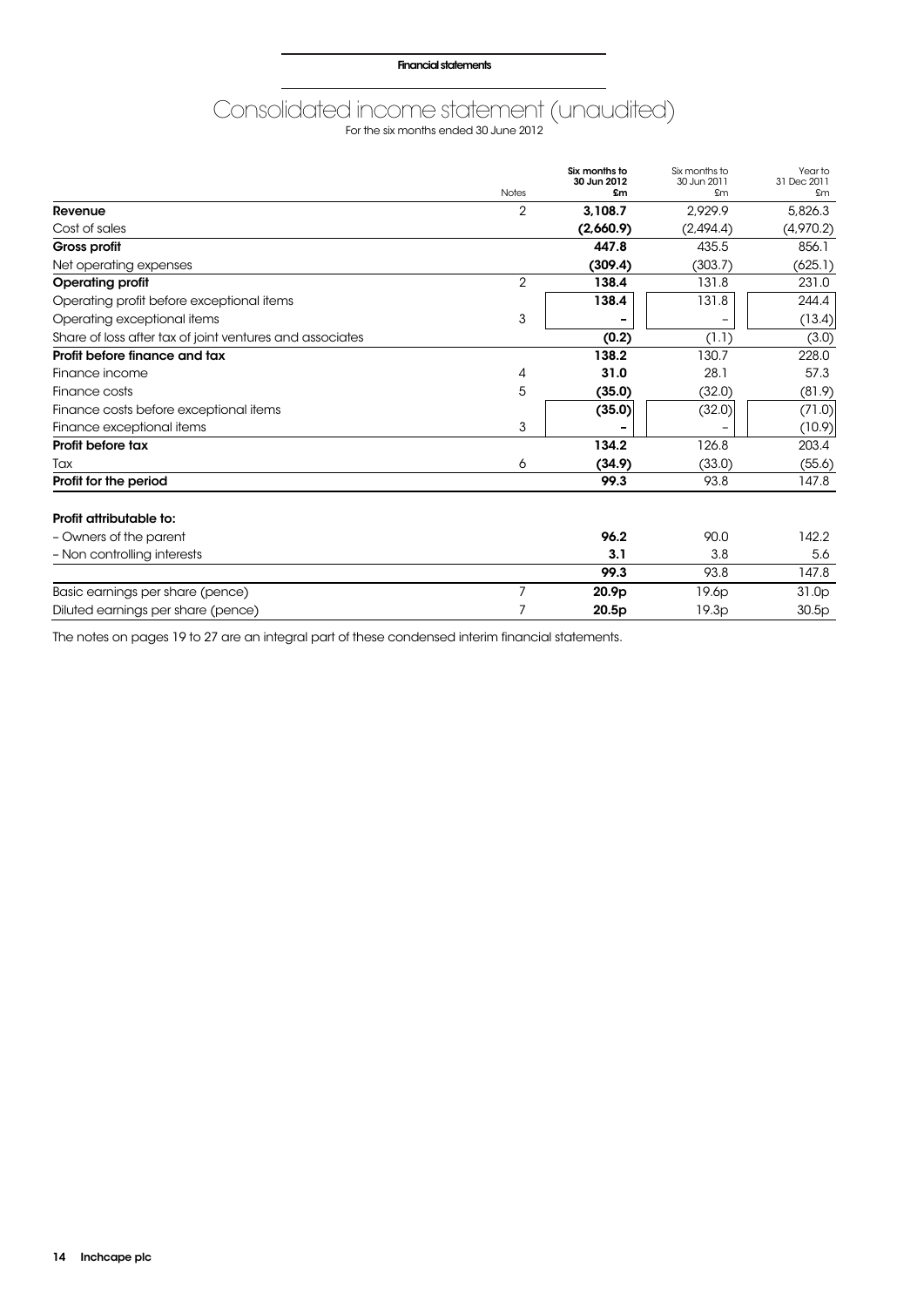## Consolidated statement of comprehensive income (unaudited) For the six months ended 30 June 2012

|                                                                                                          | Six months to<br>30 Jun 2012<br>£m | Six months to<br>30 Jun 2011<br>\$m\$ | Year to<br>31 Dec 2011<br>£m |
|----------------------------------------------------------------------------------------------------------|------------------------------------|---------------------------------------|------------------------------|
| Profit for the period                                                                                    | 99.3                               | 93.8                                  | 147.8                        |
| Other comprehensive income:                                                                              |                                    |                                       |                              |
| Cash flow hedges                                                                                         | 0.1                                | (2.4)                                 | 5.7                          |
| Fair value gains / (losses) on available for sale financial assets                                       | 0.1                                | (0.8)                                 | (6.5)                        |
| Impairment losses on available for sale financial assets transferred to consolidated<br>income statement |                                    |                                       | 10.9                         |
| Effect of foreign exchange rate changes                                                                  | (16.9)                             | 28.2                                  | (26.5)                       |
| Net actuarial (losses) / gains on defined benefit pension schemes                                        | (54.9)                             | (4.0)                                 | 18.0                         |
| Change in the irrecoverable element of pension surplus                                                   | 10.7                               | 1.0                                   | (36.7)                       |
| Current tax recognised directly in shareholders' equity                                                  | 0.1                                | 3.4                                   | 7.0                          |
| Deferred tax recognised directly in shareholders' equity                                                 | 9.0                                | (1.4)                                 | (8.4)                        |
| Other comprehensive income for the period, net of tax                                                    | (51.8)                             | 24.0                                  | (36.5)                       |
| Total comprehensive income for the period                                                                | 47.5                               | 117.8                                 | 111.3                        |
| Total comprehensive income attributable to:                                                              |                                    |                                       |                              |
| - Owners of the parent                                                                                   | 44.7                               | 113.4                                 | 105.7                        |
| - Non controlling interests                                                                              | 2.8                                | 4.4                                   | 5.6                          |
|                                                                                                          | 47.5                               | 117.8                                 | 111.3                        |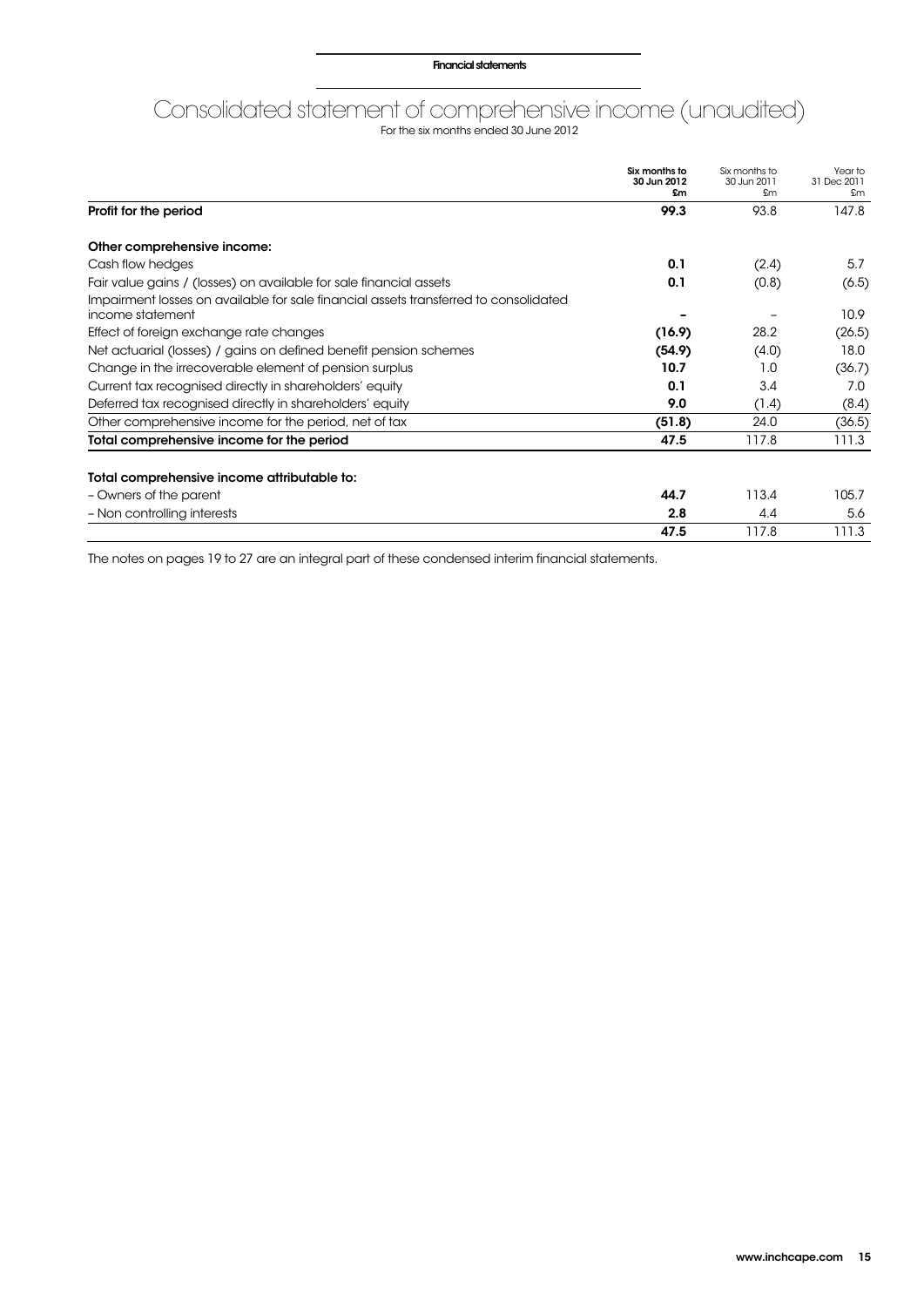## Consolidated statement of financial position (unaudited) As at 30 June 2012

|                                              |       | As at<br>30 Jun 2012 | As at<br>30 Jun 2011 | As at<br>31 Dec 2011 |
|----------------------------------------------|-------|----------------------|----------------------|----------------------|
|                                              | Notes | £m                   | £m                   | £m                   |
| <b>Non-current assets</b>                    |       |                      |                      |                      |
| Intangible assets                            |       | 540.9                | 568.6                | 542.6                |
| Property, plant and equipment                |       | 643.0                | 636.5                | 647.6                |
| Investments in joint ventures and associates |       | 30.4                 | 32.2                 | 29.5                 |
| Available for sale financial assets          | 11    | 4.7                  | 11.1                 | 5.6                  |
| Trade and other receivables                  |       | 33.7                 | 29.3                 | 34.4                 |
| Deferred tax assets                          |       | 24.6                 | 30.3                 | 43.0                 |
| Retirement benefit asset                     |       | 29.2                 | 21.9                 | 47.3                 |
|                                              |       | 1,306.5              | 1,329.9              | 1,350.0              |
| <b>Current assets</b>                        |       |                      |                      |                      |
| Inventories                                  |       | 977.1                | 819.0                | 905.5                |
| Trade and other receivables                  |       | 296.9                | 278.9                | 251.5                |
| Available for sale financial assets          | 11    | 1.5                  | 1.2                  | 0.5                  |
| Derivative financial instruments             | 11    | 129.2                | 102.6                | 139.7                |
| Current tax assets                           |       | 2.3                  | 1.8                  | 2.2                  |
| Cash and cash equivalents                    | 9b    | 524.0                | 538.6                | 558.9                |
|                                              |       | 1.931.0              | 1,742.1              | 1,858.3              |
| Assets held for sale and disposal group      | 12    | 2.9                  | 2.8                  | 5.7                  |
|                                              |       | 1,933.9              | 1,744.9              | 1,864.0              |
| <b>Total assets</b>                          |       | 3,240.4              | 3.074.8              | 3,214.0              |
|                                              |       |                      |                      |                      |
| <b>Current liabilities</b>                   |       |                      |                      |                      |
| Trade and other payables                     |       | (1, 196.0)           | (1,016.7)            | (1,140.6)            |
| Derivative financial instruments             | 11    | (10.9)               | (9.4)                | (7.4)                |
| Current tax liabilities                      |       | (44.4)               | (39.9)               | (45.1)               |
| Provisions                                   |       | (30.3)               | (35.1)               | (36.8)               |
| <b>Borrowings</b>                            | 9b    | (85.4)               | (138.8)              | (101.9)              |
|                                              |       | (1, 367.0)           | (1, 239.9)           | (1, 331.8)           |
| <b>Non-current liabilities</b>               |       |                      |                      |                      |
| Trade and other payables                     |       | (23.4)               | (34.0)               | (29.6)               |
| Provisions                                   |       | (50.4)               | (58.7)               | (54.1)               |
| Deferred tax liabilities                     |       | (22.7)               | (24.0)               | (40.2)               |
| <b>Borrowings</b>                            | 9b    | (335.1)              | (312.9)              | (338.6)              |
| Retirement benefit liability                 |       | (70.2)               | (28.0)               | (62.2)               |
|                                              |       | (501.8)              | (457.6)              | (524.7)              |
| <b>Total liabilities</b>                     |       | (1, 868.8)           | (1,697.5)            | (1,856.5)            |
| Net assets                                   |       | 1,371.6              | 1,377.3              | 1,357.5              |
|                                              |       |                      |                      |                      |
| Shareholders' equity                         |       |                      |                      |                      |
| Share capital                                | 8     | 46.6                 | 46.4                 | 46.4                 |
| Share premium                                | 8     | 129.2                | 126.5                | 126.9                |
| Capital redemption reserve                   |       | 133.3                | 133.3                | 133.3                |
| Other reserves                               |       | 110.4                | 170.4                | 126.8                |
| Retained earnings                            |       | 925.7                | 873.2                | 895.7                |
| Equity attributable to owners of the parent  |       | 1,345.2              | 1,349.8              | 1,329.1              |
| Non controlling interests                    |       | 26.4                 | 27.5                 | 28.4                 |
| Total shareholders' equity                   |       | 1,371.6              | 1,377.3              | 1,357.5              |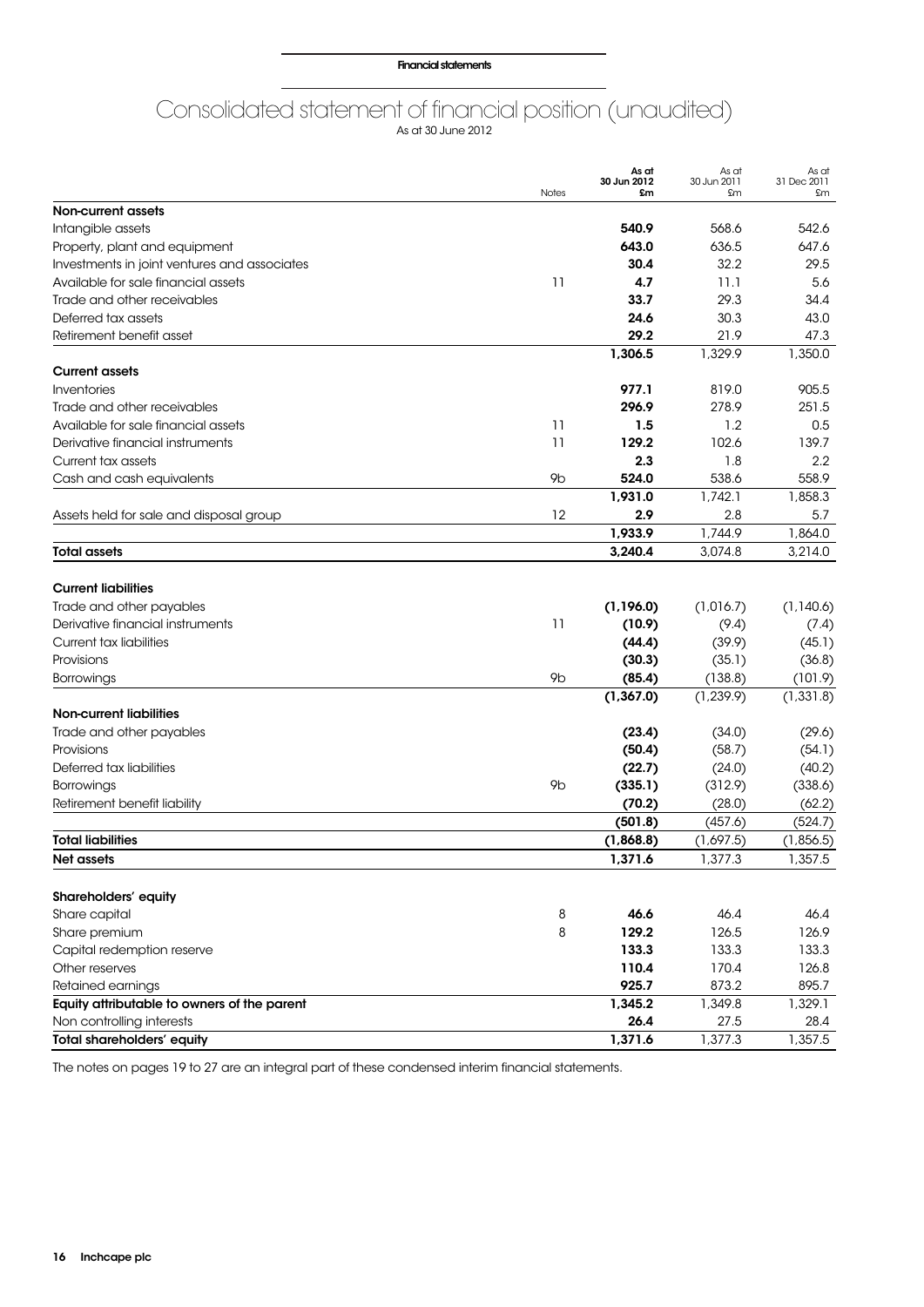## Consolidated statement of changes in equity (unaudited) For the six months ended 30 June 2012

|                                                                 |                     |                        | Capital                     |                         |                            | Equity<br>attributable<br>to equity | Non                            | Total                         |
|-----------------------------------------------------------------|---------------------|------------------------|-----------------------------|-------------------------|----------------------------|-------------------------------------|--------------------------------|-------------------------------|
|                                                                 | Share capital<br>£m | Share<br>premium<br>£m | redemption<br>reserve<br>£m | Other<br>reserves<br>£m | Retained<br>earnings<br>£m | owners of<br>the parent<br>£m       | controlling<br>interests<br>£m | shareholders'<br>equity<br>£m |
| At 1 January 2011                                               | 46.4                | 126.3                  | 133.3                       | 145.2                   | 811.9                      | 1,263.1                             | 26.2                           | 1,289.3                       |
| Total comprehensive income for the period                       |                     |                        |                             |                         |                            |                                     |                                |                               |
| ended 30 June 2011                                              |                     |                        |                             | 25.2                    | 88.2                       | 113.4                               | 4.4                            | 117.8                         |
| Share-based payments, net of tax                                |                     |                        |                             |                         | 3.4                        | 3.4                                 |                                | 3.4                           |
| Issue of ordinary share capital                                 |                     | 0.2                    |                             |                         |                            | 0.2                                 |                                | 0.2                           |
| Dividends:                                                      |                     |                        |                             |                         |                            |                                     |                                |                               |
| - Owners of the parent                                          |                     |                        |                             |                         | (30.3)                     | (30.3)                              | $\qquad \qquad -$              | (30.3)                        |
| - Non controlling interests                                     |                     |                        |                             | $\qquad \qquad -$       | $\overline{\phantom{a}}$   |                                     | (3.1)                          | (3.1)                         |
| At 30 June 2011                                                 | 46.4                | 126.5                  | 133.3                       | 170.4                   | 873.2                      | 1,349.8                             | 27.5                           | 1,377.3                       |
| At 1 January 2011                                               | 46.4                | 126.3                  | 133.3                       | 145.2                   | 811.9                      | 1,263.1                             | 26.2                           | 1,289.3                       |
| Total comprehensive income for the year                         |                     |                        |                             | (18.4)                  | 124.1                      | 105.7                               | 5.6                            | 111.3                         |
| Share-based payments, net of tax                                |                     |                        |                             |                         | 6.7                        | 6.7                                 | ۳                              | 6.7                           |
| Net purchase of own shares by ESOP Trust                        |                     |                        |                             |                         | (0.2)                      | (0.2)                               |                                | (0.2)                         |
| Issue of ordinary share capital                                 |                     | 0.6                    |                             |                         |                            | 0.6                                 |                                | 0.6                           |
| Dividends:                                                      |                     |                        |                             |                         |                            |                                     |                                |                               |
| - Owners of the parent                                          |                     |                        |                             |                         | (46.8)                     | (46.8)                              |                                | (46.8)                        |
| - Non controlling interests                                     |                     |                        |                             |                         |                            |                                     | (3.4)                          | (3.4)                         |
| At 1 January 2012                                               | 46.4                | 126.9                  | 133.3                       | 126.8                   | 895.7                      | 1.329.1                             | 28.4                           | 1,357.5                       |
| Total comprehensive income for the period<br>ended 30 June 2012 |                     |                        |                             | (16.4)                  | 61.1                       | 44.7                                | 2.8                            | 47.5                          |
| Share-based payments, net of tax                                |                     |                        |                             |                         | 4.5                        | 4.5                                 | -                              | 4.5                           |
| Net purchase of own shares by ESOP Trust                        |                     |                        |                             |                         | (1.6)                      | (1.6)                               |                                | (1.6)                         |
| Issue of ordinary share capital<br>Dividends:                   | 0.2                 | 2.3                    |                             |                         |                            | 2.5                                 |                                | 2.5                           |
| - Owners of the parent                                          |                     |                        |                             |                         | (34.0)                     | (34.0)                              |                                | (34.0)                        |
| - Non controlling interests                                     |                     |                        |                             |                         |                            |                                     | (3.0)                          | (3.0)                         |
| Disposal of businesses                                          |                     |                        |                             |                         |                            |                                     | (1.8)                          | (1.8)                         |
| At 30 June 2012                                                 | 46.6                | 129.2                  | 133.3                       | 110.4                   | 925.7                      | 1,345.2                             | 26.4                           | 1,371.6                       |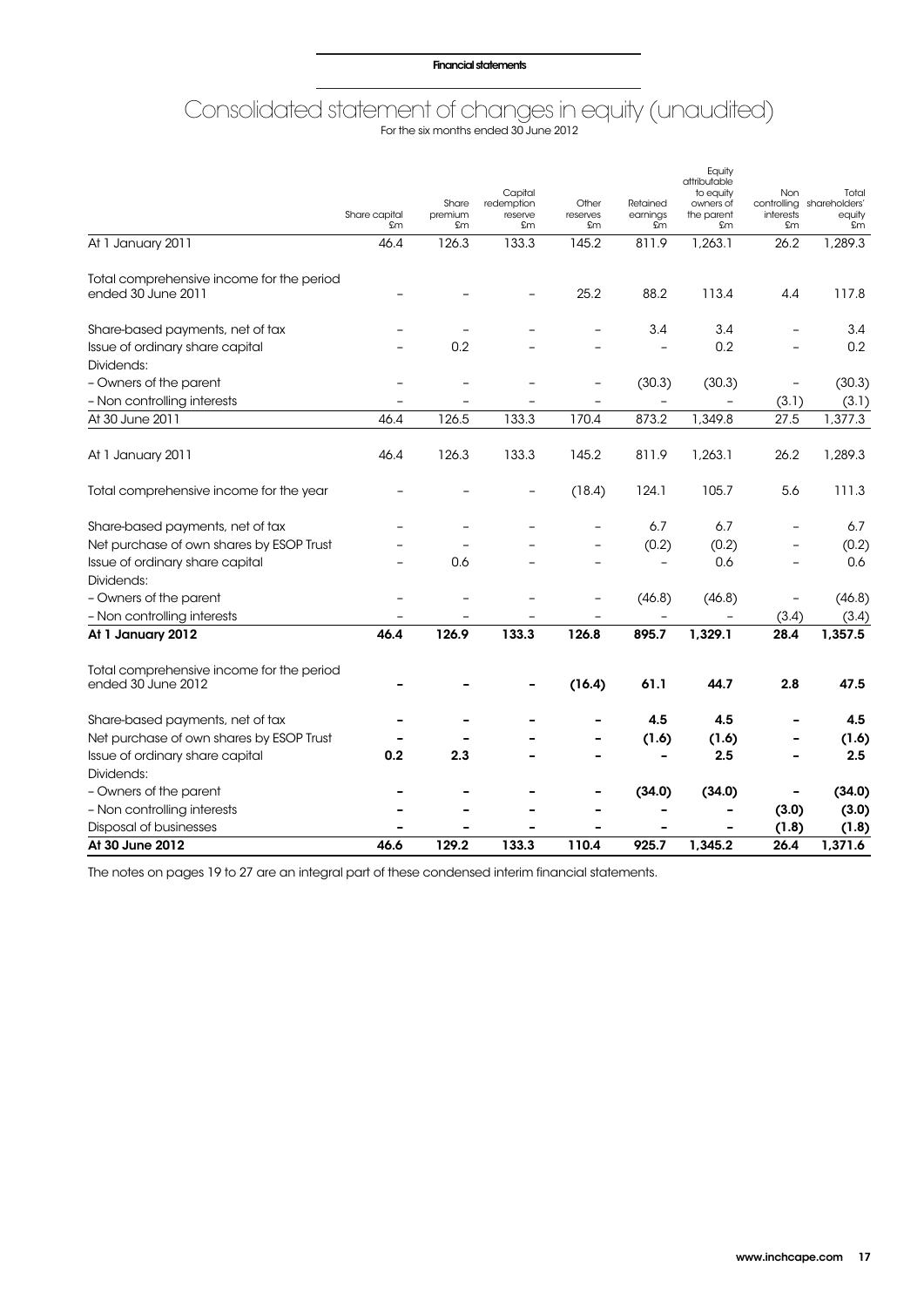## Consolidated statement of cash flows (unaudited) For the six months ended 30 June 2012

|                                                                | <b>Notes</b>   | Six months to<br>30 Jun 2012<br>£m | Six months to<br>30 Jun 2011<br>£m | Year to<br>31 Dec 2011<br>£m |
|----------------------------------------------------------------|----------------|------------------------------------|------------------------------------|------------------------------|
| Cash generated from operating activities                       |                |                                    |                                    |                              |
| Cash generated from operations                                 | 9 <sub>0</sub> | 77.2                               | 73.0                               | 244.7                        |
| Tax paid                                                       |                | (26.0)                             | (26.7)                             | (45.2)                       |
| Interest received                                              |                | 5.8                                | 5.3                                | 10.9                         |
| Interest paid                                                  |                | (15.5)                             | (7.6)                              | (20.4)                       |
| Net cash generated from operating activities                   |                | 41.5                               | 44.0                               | 190.0                        |
| Cash flows from investing activities                           |                |                                    |                                    |                              |
| Acquisition of businesses, net of cash and overdrafts acquired | 10             |                                    | (19.6)                             | (20.2)                       |
| Net cash inflow from sale of businesses                        | 10             | 2.9                                | 5.3                                | 5.5                          |
| Purchase of property, plant and equipment                      |                | (26.4)                             | (18.1)                             | (80.7)                       |
| Purchase of intangible assets                                  |                | (6.0)                              | (5.7)                              | (14.3)                       |
| Proceeds from disposal of property, plant and equipment        |                | 5.9                                | 1.7                                | 6.5                          |
| Net (purchase) / sale of available for sale financial assets   |                | (1.0)                              | 1.6                                | 2.4                          |
| Net cash used in investing activities                          |                | (24.6)                             | (34.8)                             | (100.8)                      |
| Cash flows from financing activities                           |                |                                    |                                    |                              |
| Proceeds from issue of ordinary shares                         | 8 <sub>a</sub> | 2.5                                | 0.2                                | 0.6                          |
| Net purchase of own shares by ESOP Trust                       |                | (1.6)                              |                                    | (0.2)                        |
| Net cash (outflow) / inflow from borrowings                    | 9b             | (3.3)                              | (1.1)                              | 1.5                          |
| Payment of capital element of finance leases                   | 9 <sub>b</sub> | (0.2)                              | (0.5)                              | (0.8)                        |
| Loans (advanced to) / repaid by joint ventures                 |                | (1.6)                              | 0.9                                | 0.3                          |
| Settlement of derivatives                                      |                | 3.1                                | 0.4                                | 4.7                          |
| Equity dividends paid                                          | 8 <sub>b</sub> | (34.0)                             | (30.3)                             | (46.8)                       |
| Dividends paid to non controlling interests                    |                | (3.0)                              | (3.1)                              | (3.4)                        |
| Net cash from financing activities                             |                | (38.1)                             | (33.5)                             | (44.1)                       |
| Net (decrease) / increase in cash and cash equivalents         | 9 <sub>b</sub> | (21.2)                             | (24.3)                             | 45.1                         |
| Cash and cash equivalents at beginning of the period           |                | 461.3                              | 419.6                              | 419.6                        |
| Effect of foreign exchange rate changes                        |                | (0.8)                              | 5.9                                | (3.4)                        |
| Cash and cash equivalents at end of the period                 |                | 439.3                              | 401.2                              | 461.3                        |
| Cash and cash equivalents consist of:                          |                |                                    |                                    |                              |
| - Cash at bank and in hand                                     |                | 336.3                              | 334.3                              | 385.6                        |
| - Short term bank deposits                                     |                | 187.7                              | 204.3                              | 173.3                        |
| - Bank overdrafts                                              |                | (84.7)                             | (137.4)                            | (97.6)                       |
|                                                                |                | 439.3                              | 401.2                              | 461.3                        |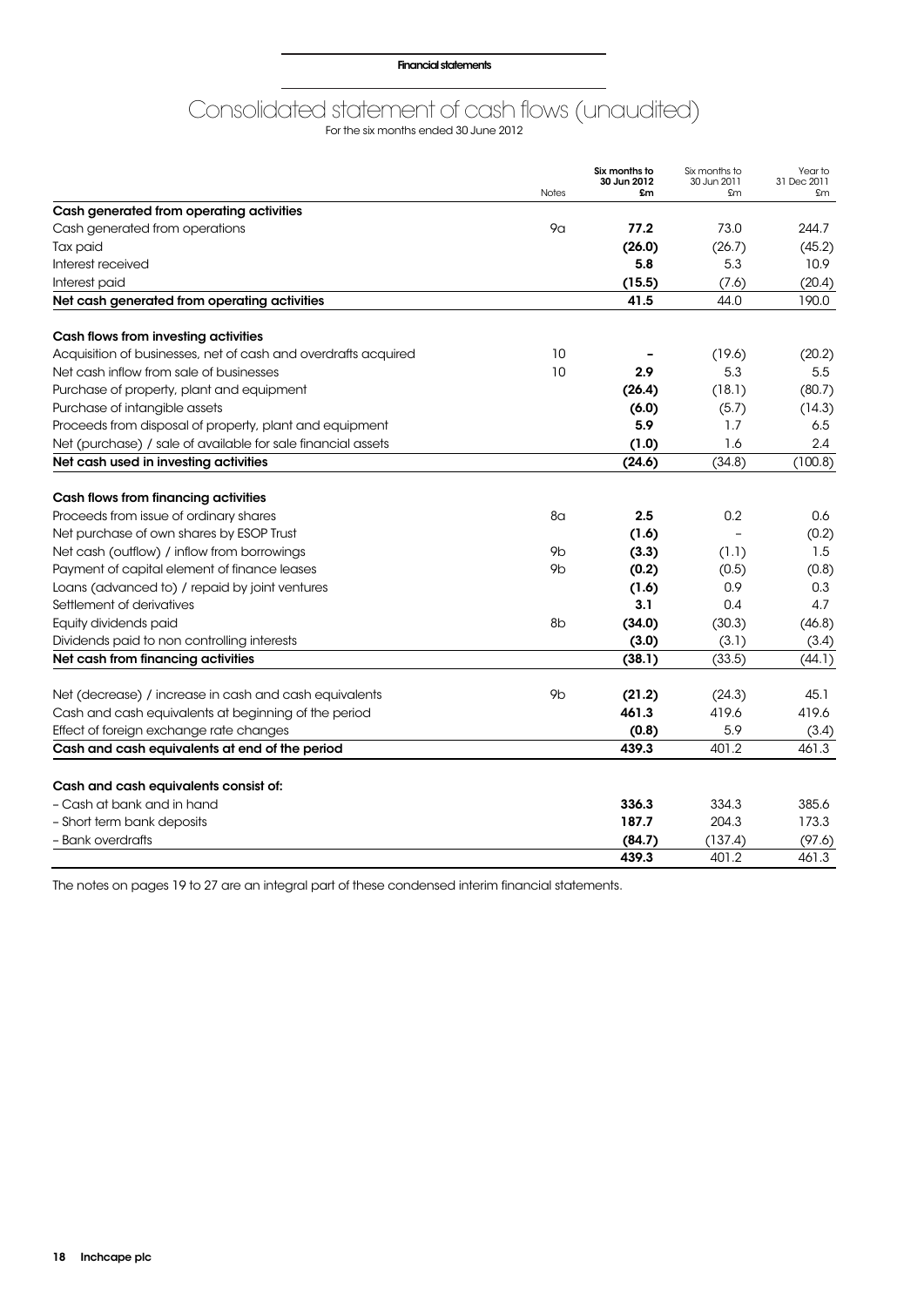Notes (unaudited)

## 1 Basis of preparation and accounting policies

## Basis of preparation

The interim report for the period ended 30 June 2012 has been prepared on a going concern basis in accordance with International Accounting Standard 34 'Interim Financial Reporting' as adopted by the European Union, and the Disclosure and Transparency Rules of the Financial Services Authority. The interim report should be read in conjunction with the Annual Report and Accounts 2011, which have been prepared in accordance with IFRSs as adopted by the European Union, and International Financial Reporting Interpretation Committee (IFRIC) interpretations and with those parts of the Companies Act 2006 applicable to companies reporting under IFRS.

The interim report is unaudited, but has been reviewed by the external auditors. The condensed set of consolidated financial information in the interim report does not constitute statutory accounts within the meaning of Section 434 of the Companies Act 2006. The Group's published consolidated financial statements for the year ended 31 December 2011 were approved by the Board of Directors on 12 March 2012 and delivered to the Registrar of Companies. The report of the auditors on those accounts was unqualified and did not contain an emphasis of matter paragraph or a statement under section 498 of the Companies Act 2006. The condensed set of consolidated financial information on pages 14 to 29 was approved by the Board of Directors on 30 July 2012.

## Significant accounting policies

The accounting policies adopted in the preparation of the condensed set of consolidated financial information are consistent with those of the Group's Annual Report and Accounts 2011 other than taxes on income which are accrued using the tax rate that is expected to be applicable for the full financial year.

The following new standards are effective for accounting periods beginning 1 January 2012 but have not had a material impact on the results or financial position of the Group:

– IAS 12, 'Amendments to IAS 12 Income taxes: Deferred taxes'

– IFRS 7, 'Amendments to IFRS 7 Financial instruments: Disclosures'

The following standards were in issue but were not yet effective at the balance sheet date. These standards have not yet been early adopted by the Group, and will be applied for the Group's financial years commencing on or after 1 January 2013:

- IAS 1, 'Amendments to IAS 1 Presentation of financial statements: Other comprehensive income'
- IAS 19 (revised), 'Employee benefits'
- IAS 27 (revised), 'Separate financial statements'
- IAS 28 (revised), 'Associates and joint ventures'
- IAS 32, 'Amendments to IAS 32 Financial Instruments: Presentation Offsetting financial assets and financial liabilities'
- IFRS 7, 'Amendments to IFRS 7 Financial instruments: Disclosures Offsetting financial assets and financial liabilities'
- IFRS 9, 'Financial instruments'
- IFRS 10, 'Consolidated financial statements'
- IFRS 11, 'Joint arrangements'
- IFRS 12, 'Disclosure of interests in other entities'
- IFRS 13, 'Fair value measurement'

## The principal exchange rates used for translation purposes are as follows:

|                   |             |             | Average rates |             |             | Period end rates |
|-------------------|-------------|-------------|---------------|-------------|-------------|------------------|
|                   | 30 Jun 2012 | 30 Jun 2011 | 31 Dec 2011   | 30 Jun 2012 | 30 Jun 2011 | 31 Dec 2011      |
| Australian dollar | I .53       | .56         | l.54          | 1.53        | 1.50        | .52              |
| Euro              | 22. ا       | .15         | 1.15          | 1.24        | 1.11        | $\overline{20}$  |
| Hong Kong dollar  | 12.28       | 12.62       | 12.53         | 12.18       | 12.50       | 12.07            |
| Singapore dollar  | 2.00        | 2.03        | 2.02          | 1.99        | 1.97        | 2.01             |
| Russian rouble    | 48.44       | 46.38       | 47.11         | 50.85       | 44.77       | 49.88            |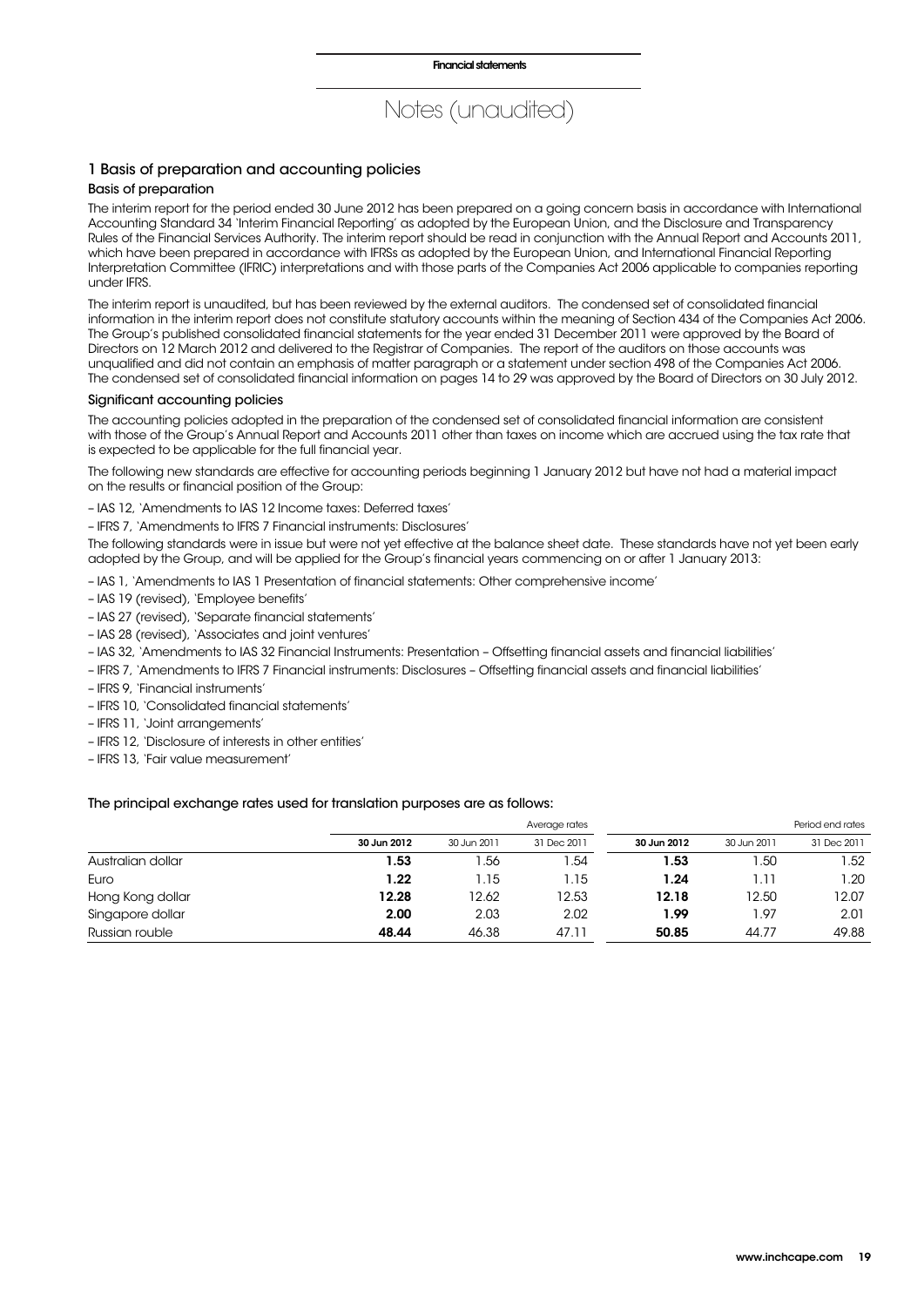### Financial statements

## Notes (unaudited) continued

## 2 Segmental analysis

The Group has determined that the chief operating decision maker is the Executive Committee.

Emerging markets are those countries in which the Group operates that have started to grow but have yet to reach a mature stage of development and accordingly were in, and are expected to return to, the growth phase of the development cycle. These currently comprise China, the Balkans, the Baltics, Poland, South America and Africa.

The Group's reported segments are based on the location of the Group's assets. Revenue earned from sales is disclosed by origin and is not materially different from revenue by destination.

Distribution comprises Vertically Integrated Retail businesses as well as Financial Services and other businesses.

|                                                                        |                          |              |                  |                  |                         |                                                       | <b>Distribution</b>                |
|------------------------------------------------------------------------|--------------------------|--------------|------------------|------------------|-------------------------|-------------------------------------------------------|------------------------------------|
| Six months to 30 June 2012                                             | Australasia<br>£m        | Europe<br>£m | North Asia<br>£m | South Asia<br>£m | United<br>Kingdom<br>£m | <b>Russia and</b><br>Emerging<br><b>Markets</b><br>£m | Total<br><b>Distribution</b><br>£m |
| Revenue from third parties                                             | 400.1                    | 271.5        | 251.1            | 172.2            | 17.6                    | 162.3                                                 | 1,274.8                            |
| <b>Results</b>                                                         |                          |              |                  |                  |                         |                                                       |                                    |
| Segment result                                                         | 26.1                     | 10.4         | 25.6             | 17.5             | 3.4                     | 15.7                                                  | 98.7                               |
| <b>Exceptional items</b>                                               | $\overline{\phantom{0}}$ | -            |                  |                  |                         | $\overline{\phantom{0}}$                              |                                    |
| Operating profit after<br>exceptional items                            | 26.1                     | 10.4         | 25.6             | 17.5             | 3.4                     | 15.7                                                  | 98.7                               |
| Share of profit / (loss) after tax of joint<br>ventures and associates | -                        | -            |                  |                  |                         | $\overline{\phantom{0}}$                              |                                    |
| Profit / (loss) before finance and tax                                 | 26.1                     | 10.4         | 25.6             | 17.5             | 3.4                     | 15.7                                                  | 98.7                               |

|                                                                        |                   |              |                  |                  |                         |                                                | Distribution                |
|------------------------------------------------------------------------|-------------------|--------------|------------------|------------------|-------------------------|------------------------------------------------|-----------------------------|
| Six months to 30 June 2011                                             | Australasia<br>£m | Europe<br>£m | North Asia<br>£m | South Asia<br>£m | United<br>Kingdom<br>£m | Russia and<br>Emerging<br><b>Markets</b><br>£m | Total<br>Distribution<br>£m |
| Revenue from third parties                                             | 326.4             | 339.4        | 195.9            | 146.6            | 17.6                    | 142.8                                          | 1,168.7                     |
| <b>Results</b>                                                         |                   |              |                  |                  |                         |                                                |                             |
| Segment result                                                         | 26.9              | 11.0         | 19.0             | 13.6             | 3.1                     | 14.1                                           | 87.7                        |
| <b>Exceptional items</b>                                               | -                 |              |                  |                  |                         |                                                |                             |
| Operating profit after<br>exceptional items                            | 26.9              | 11.0         | 19.0             | 13.6             | 3.1                     | 14.1                                           | 87.7                        |
| Share of profit / (loss) after tax of joint<br>ventures and associates | -                 | (0.4)        |                  |                  |                         |                                                | (0.4)                       |
| Profit / (loss) before finance and tax                                 | 26.9              | 10.6         | 19.0             | 13.6             | 3.1                     | 14.1                                           | 87.3                        |

|                                                                        |                   |              |                  |                  |                         |                                                | Distribution                |
|------------------------------------------------------------------------|-------------------|--------------|------------------|------------------|-------------------------|------------------------------------------------|-----------------------------|
| Year to 31 December 2011                                               | Australasia<br>£m | Europe<br>£m | North Asia<br>£m | South Asia<br>£m | United<br>Kingdom<br>£m | Russia and<br>Emerging<br><b>Markets</b><br>£m | Total<br>Distribution<br>£m |
| Revenue from third parties                                             | 621.4             | 658.5        | 433.3            | 296.2            | 36.1                    | 311.9                                          | 2,357.4                     |
| <b>Results</b>                                                         |                   |              |                  |                  |                         |                                                |                             |
| Segment result                                                         | 42.7              | 24.3         | 42.0             | 26.0             | 6.9                     | 30.1                                           | 172.0                       |
| Exceptional items                                                      | (0.3)             | (2.7)        | (0.1)            |                  | $\qquad \qquad -$       | (0.3)                                          | (3.4)                       |
| Operating profit after<br>exceptional items                            | 42.4              | 21.6         | 41.9             | 26.0             | 6.9                     | 29.8                                           | 168.6                       |
| Share of profit / (loss) after tax of joint<br>ventures and associates | -                 | (1.3)        |                  | $\qquad \qquad$  | 0.1                     |                                                | (1.2)                       |
| Profit / (loss) before finance and tax                                 | 42.4              | 20.3         | 41.9             | 26.0             | 7.0                     | 29.8                                           | 167.4                       |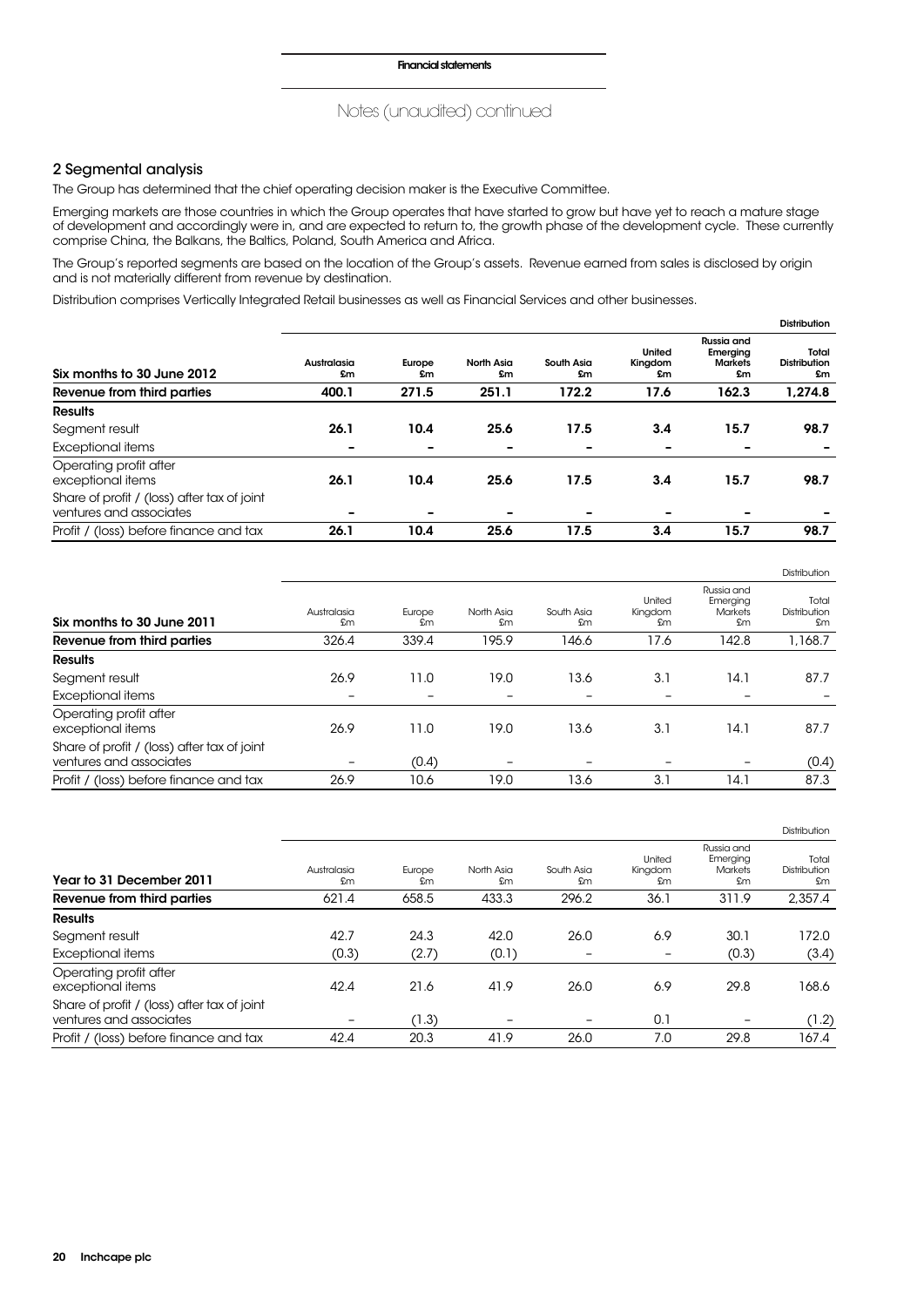## 2 Segmental analysis continued

|                                                                        |                   |              |                         |                                                | Retail                |                                   |               |             |  |  |
|------------------------------------------------------------------------|-------------------|--------------|-------------------------|------------------------------------------------|-----------------------|-----------------------------------|---------------|-------------|--|--|
| Six months to 30 June 2012                                             | Australasia<br>£m | Europe<br>£m | United<br>Kingdom<br>£m | Russia and<br>Emerging<br><b>Markets</b><br>£m | Total<br>Retail<br>£m | <b>Total pre</b><br>Central<br>£m | Central<br>£m | Total<br>£m |  |  |
| Revenue from third parties                                             | 218.2             | 69.7         | 1,068.2                 | 477.8                                          | 1.833.9               | 3,108.7                           | -             | 3,108.7     |  |  |
| <b>Results</b>                                                         |                   |              |                         |                                                |                       |                                   |               |             |  |  |
| Segment result                                                         | 9.0               | (0.1)        | 33.8                    | 8.9                                            | 51.6                  | 150.3                             | (11.9)        | 138.4       |  |  |
| Exceptional items                                                      | -                 | -            | -                       | -                                              |                       | -                                 |               |             |  |  |
| Operating profit after<br>exceptional items                            | 9.0               | (0.1)        | 33.8                    | 8.9                                            | 51.6                  | 150.3                             | (11.9)        | 138.4       |  |  |
| Share of profit / (loss) after tax of joint<br>ventures and associates | -                 | -            | -                       | (0.2)                                          | (0.2)                 | (0.2)                             | -             | (0.2)       |  |  |
| Profit / (loss) before finance and tax                                 | 9.0               | (0.1)        | 33.8                    | 8.7                                            | 51.4                  | 150.1                             | (11.9)        | 138.2       |  |  |

Net finance costs of £4.0m are not allocated to individual segments.

|                                                                        |                   |              |                              |                                                | Retail                |                            |               | Total<br>£m |
|------------------------------------------------------------------------|-------------------|--------------|------------------------------|------------------------------------------------|-----------------------|----------------------------|---------------|-------------|
| Six months to 30 June 2011                                             | Australasia<br>£m | Europe<br>£m | United<br>Kingdom<br>£m      | Russia and<br>Emerging<br><b>Markets</b><br>£m | Total<br>Retail<br>£m | Total pre<br>Central<br>£m | Central<br>£m |             |
| Revenue from third parties                                             | 195.3             | 75.5         | 1,068.5                      | 421.9                                          | 1.761.2               | 2.929.9                    |               | 2,929.9     |
| <b>Results</b>                                                         |                   |              |                              |                                                |                       |                            |               |             |
| Segment result                                                         | 7.0               | (0.1)        | 32.4                         | 11.8                                           | 51.1                  | 138.8                      | (7.0)         | 131.8       |
| Exceptional items                                                      |                   |              |                              |                                                |                       |                            |               |             |
| Operating profit after exceptional<br>items                            | 7.0               | (0.1)        | 32.4                         | 11.8                                           | 51.1                  | 138.8                      | (7.0)         | 131.8       |
| Share of profit / (loss) after tax of joint<br>ventures and associates | -                 | -            | $\qquad \qquad \blacksquare$ | (0.7)                                          | (0.7)                 | (1.1                       | -             | (1.1)       |
| Profit / (loss) before finance and tax                                 | 7.0               | (0.1)        | 32.4                         | 11.1                                           | 50.4                  | 137.7                      | (7.0)         | 130.7       |

Central costs include a post-retirement settlement gain of £6.1m.

Net finance costs of £3.9m are not allocated to individual segments.

|                                                                        |                   |              |                         |                                         | Retail                |                            |                  |             |
|------------------------------------------------------------------------|-------------------|--------------|-------------------------|-----------------------------------------|-----------------------|----------------------------|------------------|-------------|
| Year to 31 December 2011                                               | Australasia<br>£m | Europe<br>£m | United<br>Kingdom<br>£m | Russia and<br>Emerging<br>Markets<br>£m | Total<br>Retail<br>£m | Total pre<br>Central<br>£m | Central<br>\$m\$ | Total<br>£m |
| Revenue from third parties                                             | 389.6             | 147.5        | 2.023.2                 | 908.6                                   | 3,468.9               | 5,826.3                    |                  | 5,826.3     |
| <b>Results</b>                                                         |                   |              |                         |                                         |                       |                            |                  |             |
| Segment result                                                         | 12.6              | (0.3)        | 53.5                    | 24.0                                    | 89.8                  | 261.8                      | (17.4)           | 244.4       |
| Exceptional items                                                      | (0.4)             | -            | (7.9)                   | (0.1)                                   | (8.4)                 | (11.8)                     | (1.6)            | (13.4)      |
| Operating profit after exceptional<br>items                            | 12.2              | (0.3)        | 45.6                    | 23.9                                    | 81.4                  | 250.0                      | (19.0)           | 231.0       |
| Share of profit / (loss) after tax of joint<br>ventures and associates |                   | -            | (0.4)                   | (1.4)                                   | (1.8)                 | (3.0)                      |                  | (3.0)       |
| Profit / (loss) before finance and tax                                 | 12.2              | (0.3)        | 45.2                    | 22.5                                    | 79.6                  | 247.0                      | (19.0)           | 228.0       |

Central costs include a post-retirement settlement gain of £6.1m.

Net finance costs of £24.6m are not allocated to individual segments and include an exceptional charge of £10.9m relating to the impairment losses on Greek Government Bonds (see note 3).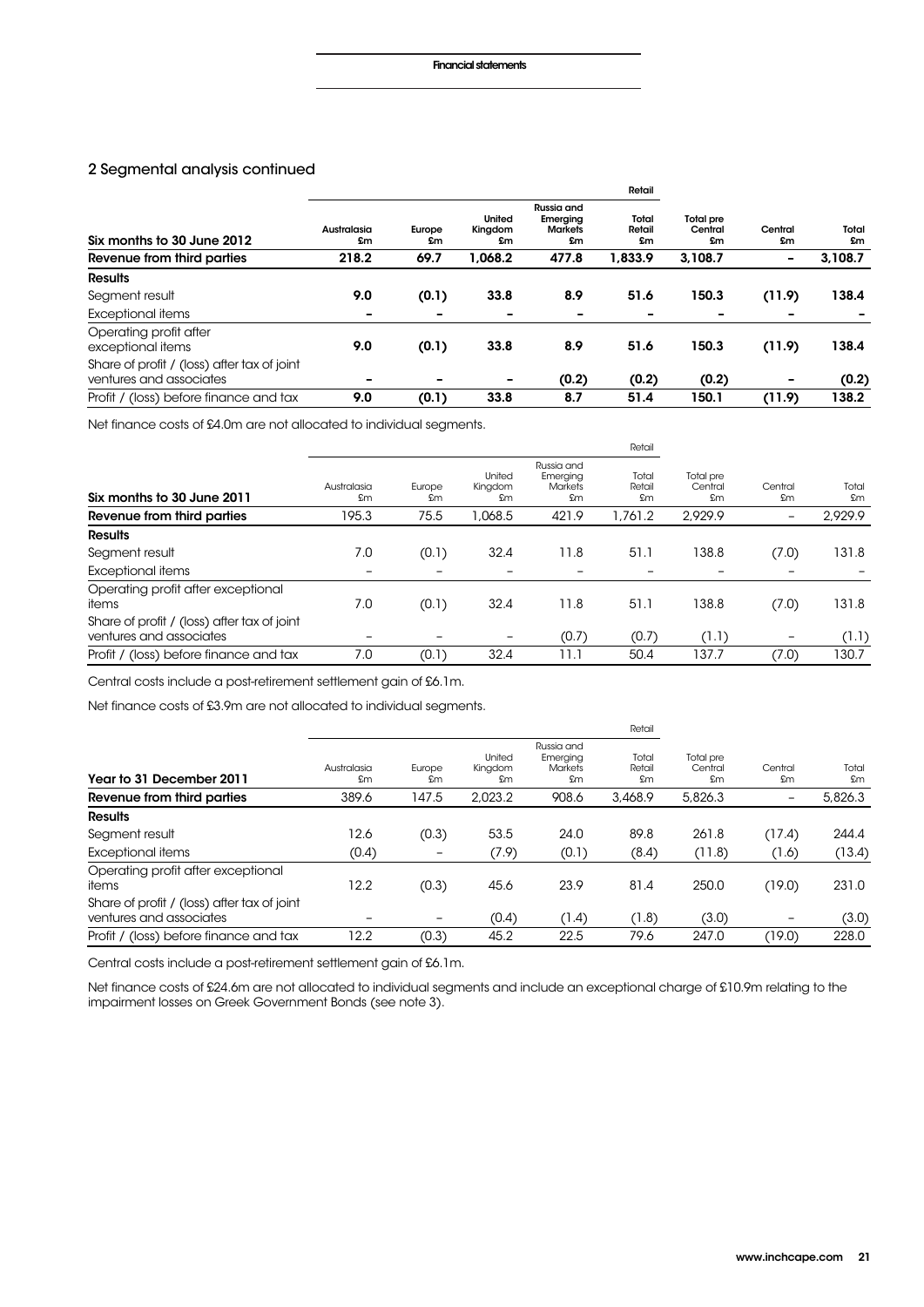## Financial statements

## Notes (unaudited) continued

## 3 Exceptional items

|                                                     | Six months to<br>30 Jun 2012<br>£m | Six months to<br>30 Jun 2011<br>£m | Year to<br>31 Dec 2011<br>£m |
|-----------------------------------------------------|------------------------------------|------------------------------------|------------------------------|
| Operating exceptional items                         |                                    |                                    |                              |
| - Restructuring costs                               |                                    |                                    | (13.4)                       |
| Finance exceptional items                           |                                    |                                    |                              |
| - Impairment of available for sale financial assets |                                    |                                    | (10.9)                       |
| Total exceptional items before tax                  |                                    |                                    | (24.3)                       |
| Exceptional tax credit                              |                                    |                                    | 3.6                          |
| Total exceptional items                             |                                    |                                    | (20.7)                       |

In 2011, the restructuring costs of £13.4m represented the cost of a global restructuring exercise conducted in the fourth quarter of the year. The restructuring was carried out to ensure that we continue to maintain an organisational structure and cost base that reflect trading conditions across the Group, as well as improving the cost effectiveness of our global IT strategy. Included within the restructuring costs was a £7.1m impairment of computer software costs in the UK.

The £10.9m charge on the impairment of available for sale financial assets related to the impairment losses on Greek Government Bonds to reflect market conditions.

The exceptional tax credit of £3.6m represented relief on restructuring costs and impairment of software costs. No relief was available for the impairment of available for sale financial assets.

### 4 Finance income

|                                                | Six months to<br>30 Jun 2012<br>£m | Six months to<br>30 Jun 2011<br>£m | Year to<br>31 Dec 2011<br>£m |
|------------------------------------------------|------------------------------------|------------------------------------|------------------------------|
| Bank and other interest receivable             | 2.2                                |                                    | 5.6                          |
| Expected return on post-retirement plan assets | 20.7                               | 22.5                               | 45.1                         |
| Other finance income                           | 8.1                                | 3.5                                | 6.6                          |
| Total finance income                           | 31.0                               | 28.1                               | 57.3                         |

During the period, the Group recognised £3.7m of interest relating to tax refunds which is included within Other finance income  $(2011 - 5$ nil).

## 5 Finance costs

|                                                                | Six months to<br>30 Jun 2012<br>£m | Six months to<br>30 Jun 2011<br>£m | Year to<br>31 Dec 2011<br>£m |
|----------------------------------------------------------------|------------------------------------|------------------------------------|------------------------------|
| Interest payable on bank borrowings                            | 0.8                                | 0.9                                | 2.0                          |
| Interest payable on Private Placement                          | 2.3                                | 1.8                                | 3.9                          |
| Interest payable on other borrowings                           | 0.1                                | 0.1                                | 0.3                          |
| Fair value loss / (gain) on cross-currency interest rate swaps | 0.9                                | 7.2                                | (16.1)                       |
| Fair value adjustment on Private Placement                     | (3.2)                              | (7.7)                              | 18.5                         |
| Stock holding interest                                         | 8.0                                | 6.3                                | 13.6                         |
| Interest expense on post-retirement plan liabilities           | 19.7                               | 22.1                               | 43.7                         |
| Loss on revaluation of available for sale financial assets     | 1.0                                |                                    |                              |
| Other finance costs                                            | 5.7                                | 1.7                                | 5.8                          |
| Capitalised borrowing costs                                    | (0.3)                              | (0.4)                              | (0.7)                        |
| Total finance costs before exceptional items                   | 35.0                               | 32.0                               | 71.0                         |
| Exceptional items:                                             |                                    |                                    |                              |
| - Impairment of available for sale financial assets            |                                    |                                    | 10.9                         |
| Total finance costs                                            | 35.0                               | 32.0                               | 81.9                         |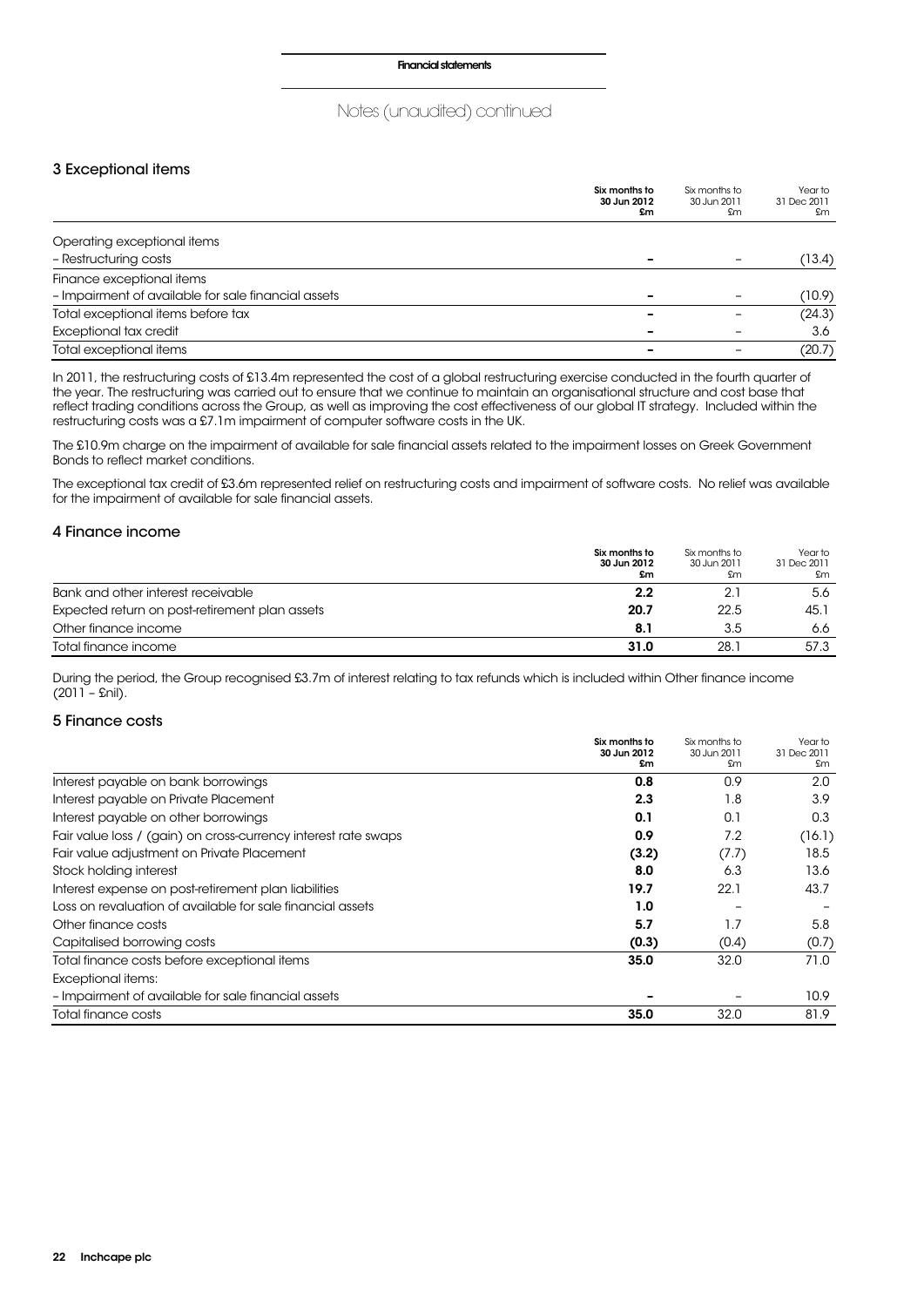## 6 Tax

|                                       |            | Six months to<br>30 Jun 2012<br>£m | Six months to<br>30 Jun 2011<br>£m | Year to<br>31 Dec 2011<br>£m |
|---------------------------------------|------------|------------------------------------|------------------------------------|------------------------------|
| Current tax                           | $- UK$     |                                    | 5.1                                | 7.0                          |
|                                       | - Overseas | 26.1                               | 21.7                               | 49.0                         |
| Adjustments to prior year liabilities | $- UK$     |                                    | 0.1                                | (0.3)                        |
|                                       | - Overseas | (0.4)                              | (2.0)                              | (0.9)                        |
|                                       |            | 25.7                               | 24.9                               | 54.8                         |
| Deferred tax                          | – UK       | 9.1                                | 4.1                                | 3.4                          |
|                                       | - Overseas | 0.1                                | 4.0                                | 1.0                          |
| Tax before exceptional tax            |            | 34.9                               | 33.0                               | 59.2                         |
| Exceptional tax                       | - Current  |                                    |                                    | (1.0)                        |
|                                       | - Deferred |                                    | -                                  | (2.6)                        |
| <b>Total tax</b>                      |            | 34.9                               | 33.0                               | 55.6                         |

The taxation charge for the six months ended 30 June 2012 is based on an estimated full year effective tax rate before exceptional items of  $26\%$  (2011 – 26%).

On 21 March 2012, it was announced that the main rate of corporation tax was to reduce from 26% to 24% from 1 April 2012. This change of rate became substantively enacted on 26 March 2012. The Group has measured its UK deferred tax assets and liabilities at the end of the reporting period at 24%. An announcement was also made of the intention to reduce the main rate of corporation tax from 24% to 23% from 1 April 2013 and of a further 1% reduction to 22% from 1 April 2014. These changes had not been substantively enacted at 30 June 2012. The reduction in main rate to 23% was substantively enacted in the Finance Bill 2012 on 3 July 2012; however, the impact of this change on the financial statements is not expected to be material.

## 7 Earnings per share

|                                     | Six months to<br>30 Jun 2012<br>£m | Six months to<br>30 Jun 2011<br>£m | Year to<br>31 Dec 2011<br>£m |
|-------------------------------------|------------------------------------|------------------------------------|------------------------------|
| Profit for the period               | 99.3                               | 93.8                               | 147.8                        |
| Non controlling interests           | (3.1)                              | (3.8)                              | (5.6)                        |
| <b>Basic earnings</b>               | 96.2                               | 90.0                               | 142.2                        |
| Exceptional items                   |                                    |                                    | 20.7                         |
| <b>Adjusted earnings</b>            | 96.2                               | 90.0                               | 162.9                        |
| Basic earnings per share            | 20.9 <sub>p</sub>                  | 19.6 <sub>p</sub>                  | 31.0 <sub>p</sub>            |
| Diluted earnings per share          | 20.5p                              | 19.3p                              | 30.5p                        |
| Basic Adjusted earnings per share   | 20.9 <sub>p</sub>                  | 19.6 <sub>p</sub>                  | 35.5p                        |
| Diluted Adjusted earnings per share | 20.5p                              | 19.3 <sub>D</sub>                  | 34.9p                        |

|                                                                                                                              | Six months to<br>30 Jun 2012<br>number | Six months to<br>30 Jun 2011<br>number | Year to<br>31 Dec 2011<br>number |
|------------------------------------------------------------------------------------------------------------------------------|----------------------------------------|----------------------------------------|----------------------------------|
| Weighted average number of fully paid ordinary shares in issue during the period                                             | 464,047,111                            | 463,256,697                            | 463,324,543                      |
| Weighted average number of fully paid ordinary shares in issue during the period:                                            |                                        |                                        |                                  |
| - Held by the ESOP Trust                                                                                                     | (1, 393, 292)                          | (1,439,006)                            | (1,372,654)                      |
| - Repurchased as part of the share buy back programme                                                                        | (2,687,560)                            | (2,687,560)                            | (2,687,560)                      |
| Weighted average number of fully paid ordinary shares for the purposes of basic EPS                                          | 459,966,259                            | 459,130,131                            | 459,264,329                      |
| Dilutive effect of potential ordinary shares                                                                                 | 8.328,945                              | 7.034.916                              | 7.193.499                        |
| Adjusted weighted average number of fully paid ordinary shares in issue during the<br>period for the purposes of diluted EPS | 468,295,204                            | 466,165,047                            | 466,457,828                      |

Basic earnings per share is calculated by dividing the basic earnings for the period by the weighted average number of fully paid ordinary shares in issue during the period, less those shares held by the ESOP Trust and those repurchased as part of the share buy back programme.

Diluted earnings per share is calculated on the same basis as the basic earnings per share with a further adjustment to the weighted average number of fully paid ordinary shares to reflect the effect of all dilutive potential ordinary shares. Dilutive potential ordinary shares comprise share options and other share-based awards.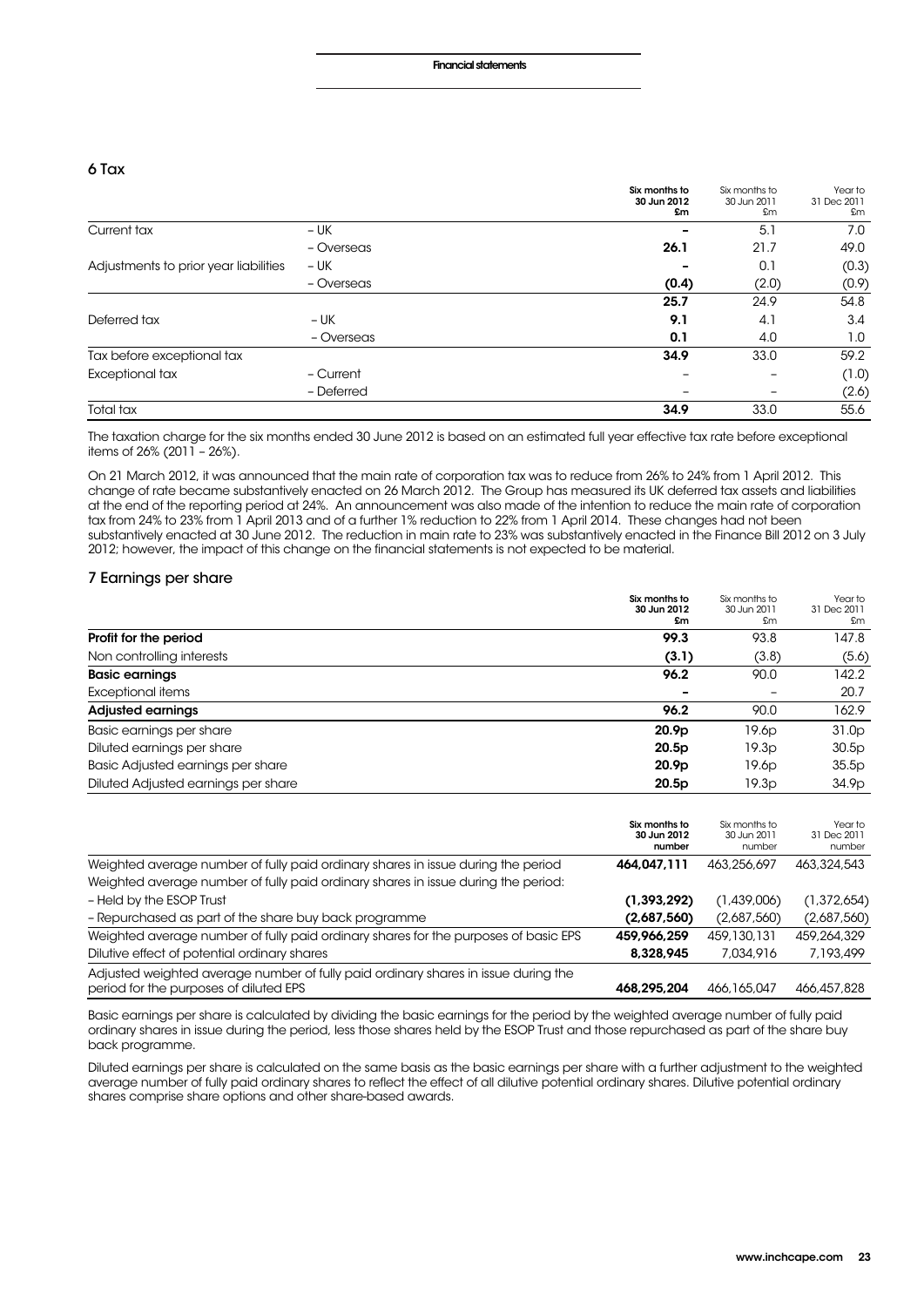## Financial statements

## Notes (unaudited) continued

## 7 Earnings per share continued

Adjusted earnings (which excludes exceptional items) is adopted to assist the reader in understanding the underlying performance of the Group. Adjusted earnings per share is calculated by dividing the Adjusted earnings for the period by the weighted average number of fully paid ordinary shares in issue during the period, less those shares held by the ESOP Trust and those repurchased as part of the share buy back programme.

Diluted Adjusted earnings per share is calculated on the same basis as the basic Adjusted earnings per share with a further adjustment to the weighted average number of fully paid ordinary shares to reflect the effect of all dilutive potential ordinary shares. Dilutive potential ordinary shares comprise share options and other share-based awards.

## 8 Shareholders' equity

## a. Issue of ordinary shares

|               | Six months to<br>30 Jun 2012<br>£m | Six months to<br>30 Jun 2011<br>£m | Year to<br>31 Dec 2011<br>£m |
|---------------|------------------------------------|------------------------------------|------------------------------|
| Share capital | 0.2                                | $\overline{\phantom{0}}$           | -                            |
| Share premium | 2.3                                |                                    | 0.6                          |
|               | 2.5                                |                                    | 0.6                          |

During the period, the Group issued £2.5m (2011 – £0.2m) of ordinary shares exercised under the Group's share options schemes.

#### Share buy back programme

During the six months ended June 2012, the Company did not repurchase any of its own shares (June 2011 – nil). At 30 June 2012, the Company held 2,687,560 treasury shares (31 December 2011 – 2,687,560). The shares are held as treasury shares and may be either cancelled or used to satisfy share options at a later date.

## b. Dividends

The following dividends were paid by the Group:

|                                                                          | Six months to<br>30 Jun 2012<br>£m | Six months to<br>30 Jun 2011<br>£m | Year to<br>31 Dec 2011<br>£m |
|--------------------------------------------------------------------------|------------------------------------|------------------------------------|------------------------------|
| Final dividend for the year ended 31 December 2011 of 7.4p per share     |                                    |                                    |                              |
| $(2011 - 6.6p \text{ per share})$                                        | 34.0                               | 30.3                               | 30.3                         |
| Interim dividend for the six months ended 30 June 2011 of 3.6p per share |                                    |                                    |                              |
| $(2010 - nil per share)$                                                 |                                    | -                                  | 16.5                         |
|                                                                          | 34.0                               | 30.3                               | 46.8                         |

An interim dividend of 4.0p per share (£18.5m) for the period ending 30 June 2012 was approved by the Board on 30 July 2012 and will be paid on Tuesday 4 September 2012 to the shareholders who will be on the register at close of business on Friday 10 August 2012.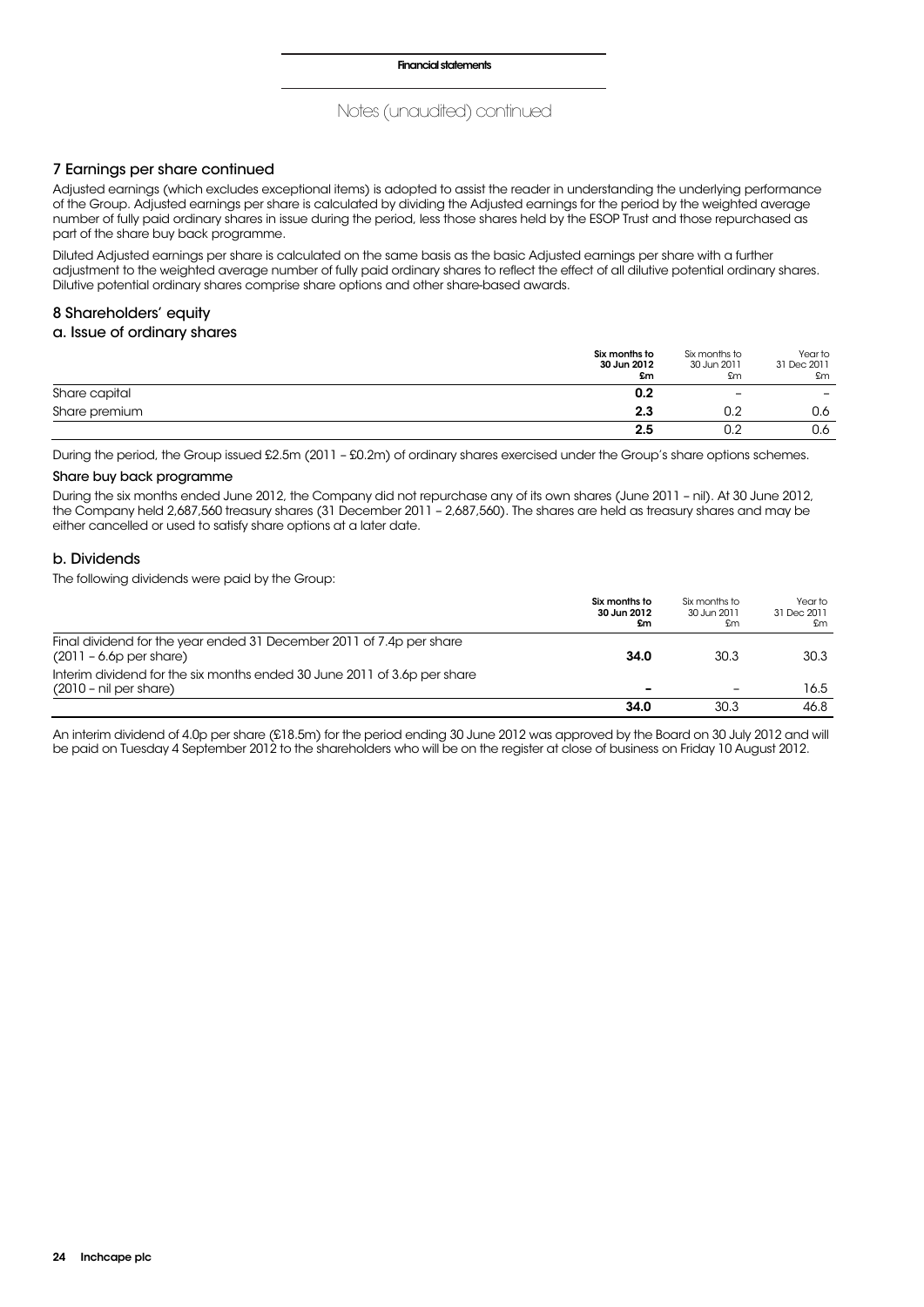## 9 Notes to the statement of cash flows

## a. Reconciliation of cash generated from operations

|                                                                       | Six months to<br>30 Jun 2012 | Six months to<br>30 Jun 2011 | Year to<br>31 Dec 2011 |
|-----------------------------------------------------------------------|------------------------------|------------------------------|------------------------|
|                                                                       | £m                           | £m                           | £m                     |
| Cash flows from operating activities                                  |                              |                              |                        |
| Operating profit                                                      | 138.4                        | 131.8                        | 231.0                  |
| Exceptional items                                                     |                              |                              | 13.4                   |
| Amortisation of intangible assets                                     | 1.8                          | 2.6                          | 4.5                    |
| Depreciation of property, plant and equipment                         | 14.6                         | 13.4                         | 29.0                   |
| Profit on disposal of property, plant and equipment                   | (0.1)                        | (1.2)                        | (0.1)                  |
| Share-based payments charge                                           | 4.5                          | 3.4                          | 7.3                    |
| (Increase)/decrease in inventories                                    | (78.5)                       | 48.4                         | (61.0)                 |
| (Increase) in trade and other receivables                             | (46.0)                       | (38.4)                       | (24.0)                 |
| Increase/(decrease) in trade and other payables                       | 71.8                         | (65.6)                       | 79.0                   |
| (Decrease)/increase in provisions                                     | (9.1)                        | 0.2                          | (1.1)                  |
| Pension contributions in excess of the pension charge for the period* | (17.0)                       | (18.8)                       | (24.8)                 |
| Decrease/(increase) in interest in leased vehicles                    | 1.0                          | 0.7                          | (1.1)                  |
| Payment in respect of operating exceptional items                     | (4.2)                        | (3.5)                        | (6.5)                  |
| Other items                                                           |                              |                              | (0.9)                  |
| Cash generated from operations                                        | 77.2                         | 73.0                         | 244.7                  |

\* Includes additional payments of £16.8m (June 2011 – £13.0m).

## b. Reconciliation of net cash flow to movement in net funds

|                                                              | Six months to<br>30 Jun 2012 | Six months to<br>30 Jun 2011 | Year to<br>31 Dec 2011 |
|--------------------------------------------------------------|------------------------------|------------------------------|------------------------|
|                                                              | £m                           | £m                           | £m                     |
| Net (decrease) / increase in cash and cash equivalents       | (21.2)                       | (24.3)                       | 45.1                   |
| Net cash outflow from borrowings and lease financing         | 3.5                          | 1.6                          | (0.7)                  |
| Change in net cash and debt resulting from cash flows        | (17.7)                       | (22.7)                       | 44.4                   |
| Effect of foreign exchange rate changes on net cash and debt | (0.7)                        | 5.8                          | (3.5)                  |
| Funds raised from finance leases                             |                              | (0.8)                        | (0.8)                  |
| Net movement in fair value                                   | 2.3                          | 0.5                          | (2.4)                  |
| Net loans and finance leases relating to disposals           | 0.3                          |                              |                        |
| Movement in net funds                                        | (15.8)                       | (17.2)                       | 37.7                   |
| Opening net funds                                            | 243.5                        | 205.8                        | 205.8                  |
| Closing net funds                                            | 227.7                        | 188.6                        | 243.5                  |

Net funds is analysed as follows:

|                                                 | Six months to<br>30 Jun 2012<br>£m | Six months to<br>30 Jun 2011<br>£m | Year to<br>31 Dec 2011<br>£m |
|-------------------------------------------------|------------------------------------|------------------------------------|------------------------------|
| Cash at bank and in hand                        | 336.3                              | 334.3                              | 385.6                        |
| Short term bank deposits                        | 187.7                              | 204.3                              | 173.3                        |
| <b>Bank overdrafts</b>                          | (84.7)                             | (137.4)                            | (97.6)                       |
| Cash and cash equivalents                       | 439.3                              | 401.2                              | 461.3                        |
| <b>Bank loans</b>                               | (332.6)                            | (310.0)                            | (339.1)                      |
| Other loans                                     |                                    | (0.6)                              | (0.3)                        |
| Finance leases                                  | (3.2)                              | (3.7)                              | (3.5)                        |
|                                                 | 103.5                              | 86.9                               | 118.4                        |
| Fair value of cross currency interest rate swap | 124.2                              | 101.7                              | 125.1                        |
| Net funds                                       | 227.7                              | 188.6                              | 243.5                        |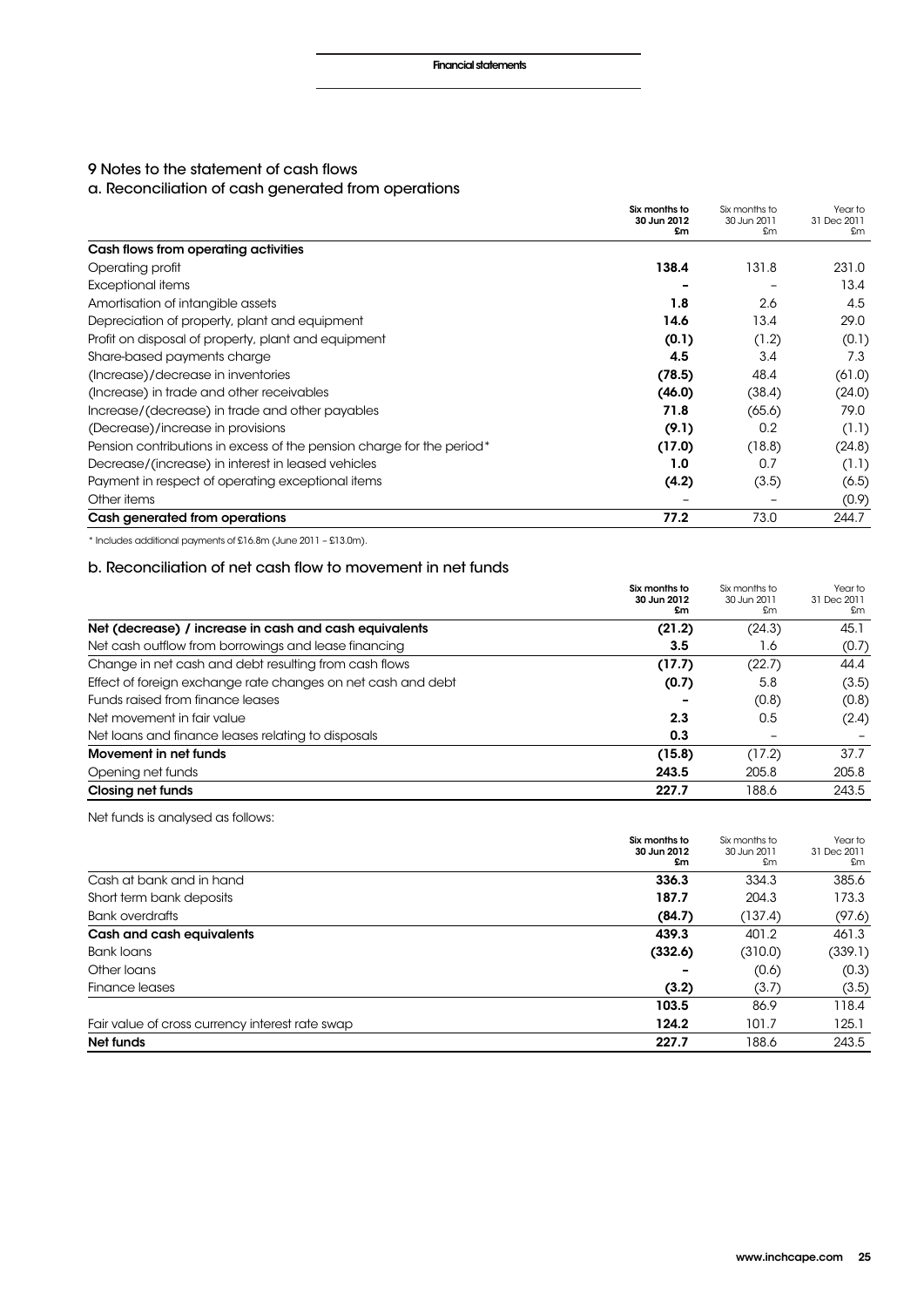## Financial statements

## Notes (unaudited) continued

## 10 Acquisitions and disposals

During the period, the Group disposed of its interest in a dealership in Russia at book value, generating disposal proceeds of £2.9m.

Last year, the Group disposed of a small number of dealerships and operations at book value, generating disposal proceeds of £5.3m for the period ending June 2011, and £5.5m for the full year to 31 December 2011.

In 2011, the Group completed the purchase of the Musa Motors group. Under the terms of the original acquisition agreement, contingent deferred consideration dependent on 2010 EBITA was due in respect of 24.9% of the group. In the first half of 2011, the amount of the deferred consideration was determined and a payment of US\$32m (£19.6m) was made to the vendor.

## 11 Financial risk management

## a. Financial risk factors

Exposure to financial risks comprising market risks (currency risk and interest rate risk), funding and liquidity risk and counterparty risk arises in the normal course of the Group's business.

During the six months to 30 June 2012 the Group has continued to apply the financial risk management process and policies as detailed in the Group's principal risks and risk management process included in the Annual Report and Accounts 2011.

The interim condensed financial statements do not include all financial risk management information and disclosures required in the annual financial statements and further details can be found in the Annual Report and Accounts 2011.

## b. Liquidity risk

There have been no material changes to the contractual undiscounted cash flows of the Group's liabilities during the six months to 30 June 2012.

## c. Fair value measurements

In accordance with IFRS 7 disclosure is required for financial instruments that are measured in the consolidated statement of financial position at fair value. This requires disclosure of fair value measurements by level for the following fair value measurement hierarchy:

– quoted prices in active markets (level 1);

- inputs other than quoted prices that are observable for the asset or liability, either directly or indirectly (level 2); or
- inputs for the asset or liability that are not based on observable market data (level 3).

The following table presents the Group's assets and liabilities that are measured at fair value:

| Six months to 30 June 2012          | Level 1<br>£m | Level 2<br>£m | Total<br>£m |
|-------------------------------------|---------------|---------------|-------------|
| <b>Assets</b>                       |               |               |             |
| Derivatives used for hedging        |               | 129.2         | 129.2       |
| Available for sale financial assets | 6.2           |               | 6.2         |
|                                     | 6.2           | 129.2         | 135.4       |
| <b>Liabilities</b>                  |               |               |             |
| Derivatives used for hedging        |               | (10.9)        | (10.9)      |
| Six months to 30 June 2011          | Level 1<br>£m | Level 2<br>£m | Total<br>£m |
| Assets                              |               |               |             |
| Derivatives used for hedging        |               | 102.6         | 102.6       |
| Available for sale financial assets | 12.3          |               | 12.3        |
|                                     | 12.3          | 102.6         | 114.9       |
| <b>Liabilities</b>                  |               |               |             |
| Derivatives used for hedging        |               | (9.4)         | (9.4)       |
| Year to 31 December 2011            | Level 1<br>£m | Level 2<br>£m | Total<br>£m |
| <b>Assets</b>                       |               |               |             |
| Derivatives used for hedging        |               | 139.7         | 139.7       |
| Available for sale financial assets | 6.1           |               | 6.1         |
|                                     | 6.1           | 139.7         | 145.8       |
| <b>Liabilities</b>                  |               |               |             |
| Derivatives used for hedging        |               | (7.4)         | (7.4)       |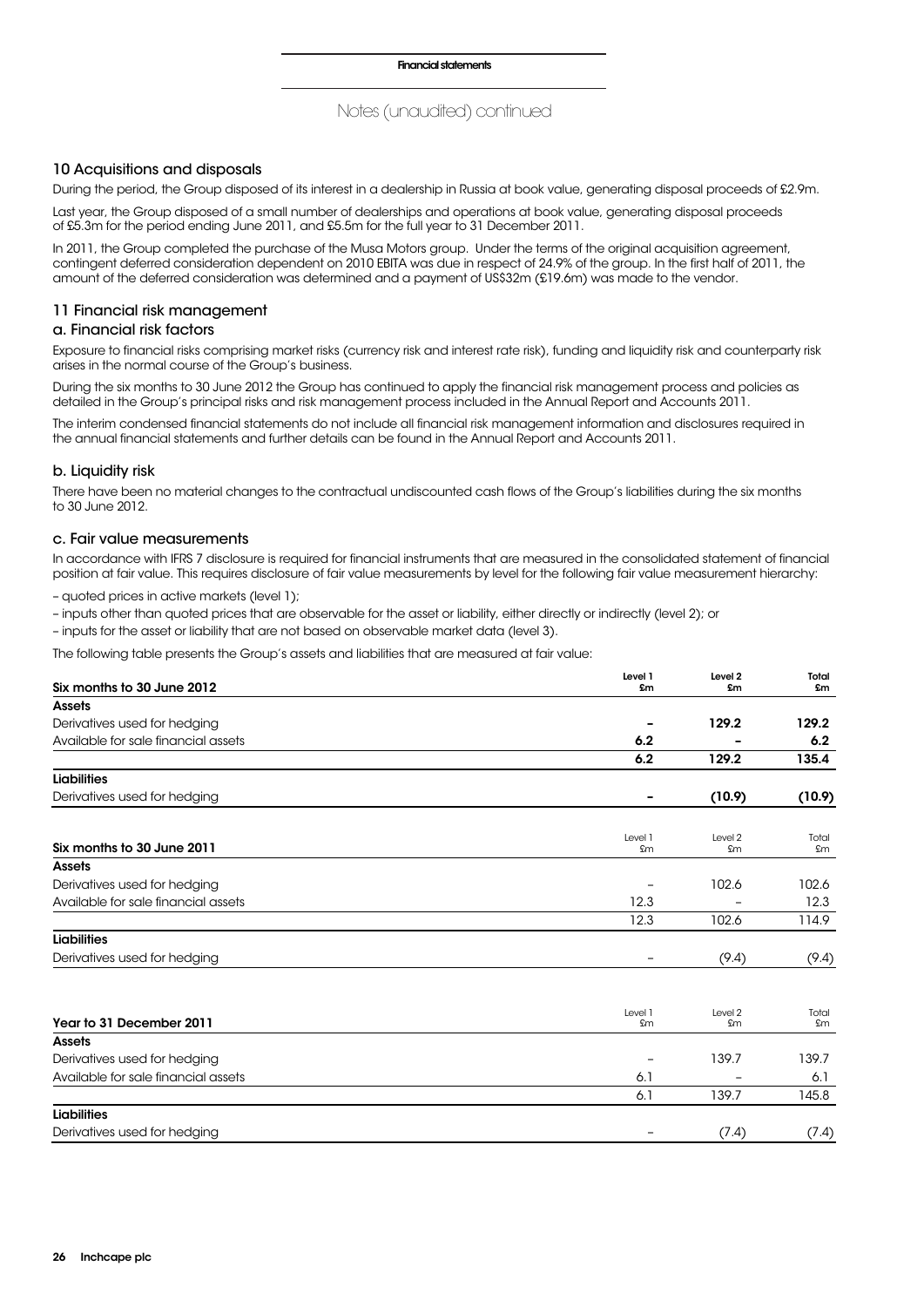## 11 Financial risk management continued

Valuation techniques and assumptions applied in determining fair values of each class of asset or liability are consistent with those used as at 31 December 2011 and reflect the current economic environment.

Available for sale financial assets include £3.0m of Greek Government Bonds held by our business in Greece to back warranty liabilities. These bonds are held at fair value and the related mark to market loss of £1.0m for the period has been taken to the consolidated income statement.

There have been no transfers between any levels of the fair value hierarchy during the six months ended 30 June 2012.

During the six months ended June 2012 there were no reclassifications of financial assets as a result of a change in the purpose or use of these assets.

The Group's derivative financial instruments comprise the following:

|                                    |                                    |                                    | Assets                       |                                    |                                    | Liabilities                  |
|------------------------------------|------------------------------------|------------------------------------|------------------------------|------------------------------------|------------------------------------|------------------------------|
|                                    | Six months to<br>30 Jun 2012<br>£m | Six months to<br>30 Jun 2011<br>£m | Year to<br>31 Dec 2011<br>£m | Six months to<br>30 Jun 2012<br>£m | Six months to<br>30 Jun 2011<br>£m | Year to<br>31 Dec 2011<br>£m |
| Cross currency interest rate swap  | 124.2                              | 101.7                              | 125.1                        | -                                  | $\overline{\phantom{0}}$           |                              |
| Forward foreign exchange contracts | 5.0                                | 0.9                                | 14.6                         | (10.9)                             | (9.4)                              | (7.4)                        |
|                                    | 129.2                              | 102.6                              | 139.7                        | (10.9)                             | (9.4)                              | (7.4)                        |

## 12 Assets held for sale and disposal group

|                                                    | Six months to<br>30 Jun 2012<br>£m | Six months to<br>30 Jun 2011<br>£m | Year to<br>31 Dec 2011<br>£m |
|----------------------------------------------------|------------------------------------|------------------------------------|------------------------------|
| Assets directly associated with the disposal group | -                                  | 2.8                                | 2.8                          |
| Assets held for sale                               | 2.9                                | $\overline{\phantom{0}}$           | 2.9                          |
| Assets held for sale and disposal group            | 2.9                                | 2.8                                |                              |

The assets and liabilities in the disposal group comprise the following:

| Property, plant & equipment                        |   |   | 2.8 |
|----------------------------------------------------|---|---|-----|
| Inventories                                        | - | - |     |
| Trade and other receivables                        | - | - |     |
| Assets directly associated with the disposal group |   |   |     |

As at June 2012, assets held for sale relate to surplus properties being actively marketed with a view to sale.

In October 2010, the Group announced its intention to dispose of certain non-core franchises. These businesses were actively marketed with a view to sale and the corresponding assets and liabilities were disclosed as a disposal group in the consolidated statement of financial position. In the course of 2011, the majority of these assets and liabilities were disposed of.

## 13 Related party disclosures

There have been no material changes to the principal subsidiaries and joint ventures as listed in the Annual Report and Accounts for the year ended 31 December 2011.

All related party transactions arise during the ordinary course of business and are on an arm's length basis.

There were no material transactions or balances between the Group and its key management personnel during the six months to 30 June 2012.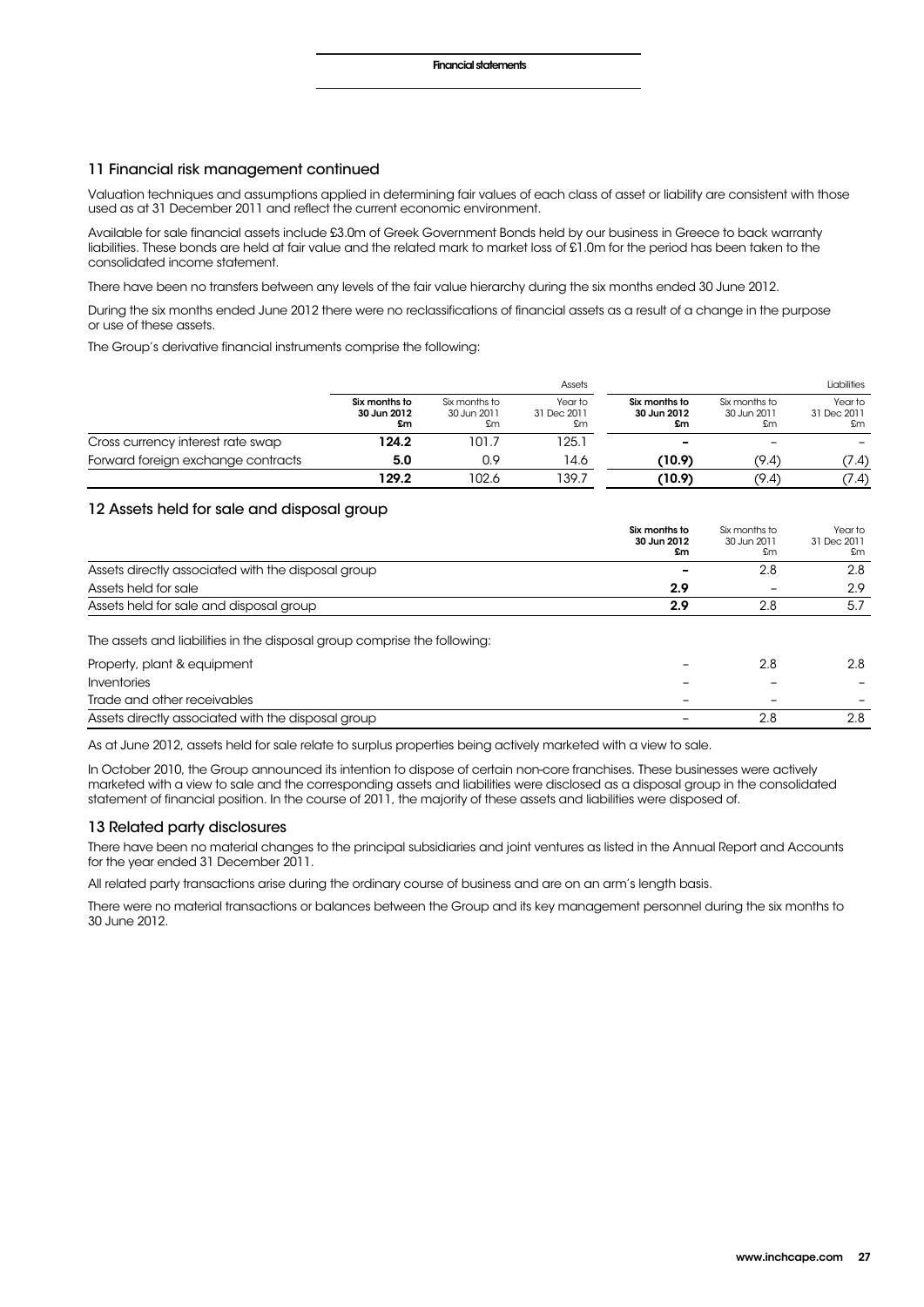# Independent review report to Inchcape plc

## Introduction

We have been engaged by the Company to review the condensed set of consolidated financial information in the interim report for the six months ended 30 June 2012 which comprises the consolidated income statement, the consolidated statement of comprehensive income, the consolidated statement of financial position, the consolidated statement of changes in equity, the consolidated statement of cash flows and the related notes. We have read the other information contained in the interim report and considered whether it contains any apparent misstatements or material inconsistencies with the financial information in the condensed set of consolidated financial information.

### Directors' responsibilities

The interim report is the responsibility of, and has been approved by the Directors. The Directors are responsible for preparing the interim report in accordance with the Disclosure and Transparency Rules of the United Kingdom's Financial Services Authority.

As disclosed in note 1, the annual financial statements of the Group are prepared in accordance with International Financial Reporting Standards as adopted by the European Union. The financial information included in this interim report has been prepared in accordance with International Accounting Standard 34, 'Interim Financial Reporting', as adopted by the European Union.

## Our responsibility

Our responsibility is to express to the Company a conclusion on the condensed set of consolidated financial information in the interim report based on our review. This report, including the conclusion, has been prepared for and only for the Company for the purpose of the Disclosure and Transparency Rules of the Financial Services Authority and for no other purpose. We do not, in producing this report, accept or assume responsibility for any other purpose or to any other person to whom this report is shown or into whose hands it may come save where expressly agreed by our prior consent in writing.

## Scope of review

We conducted our review in accordance with International Standard on Review Engagements (UK and Ireland) 2410, 'Review of Interim Financial Information Performed by the Independent Auditor of the Entity' issued by the Auditing Practices Board for use in the United Kingdom. A review of interim financial information consists of making enquiries, primarily of persons responsible for financial and accounting matters, and applying analytical and other review procedures. A review is substantially less in scope than an audit conducted in accordance with International Standards on Auditing (UK and Ireland) and consequently does not enable us to obtain assurance that we would become aware of all significant matters that might be identified in an audit. Accordingly, we do not express an audit opinion.

## **Conclusion**

Based on our review, nothing has come to our attention that causes us to believe that the condensed set of consolidated financial information in the interim report for the six months ended 30 June 2012 is not prepared, in all material respects, in accordance with International Accounting Standard 34 as adopted by the European Union and the Disclosure and Transparency Rules of the United Kingdom's Financial Services Authority.

PricewaterhouseCoopers LLP Chartered Accountants London 30 July 2012

### Notes:

- (a) The maintenance and integrity of the Inchcape website is the responsibility of the Directors; the work carried out by the auditors does not involve consideration of these matters and, accordingly, the auditors accept no responsibility for any changes that may have occurred to the interim report since it was initially presented on the website.
- (b) Legislation in the United Kingdom governing the preparation and dissemination of financial information may differ from legislation in other jurisdictions.